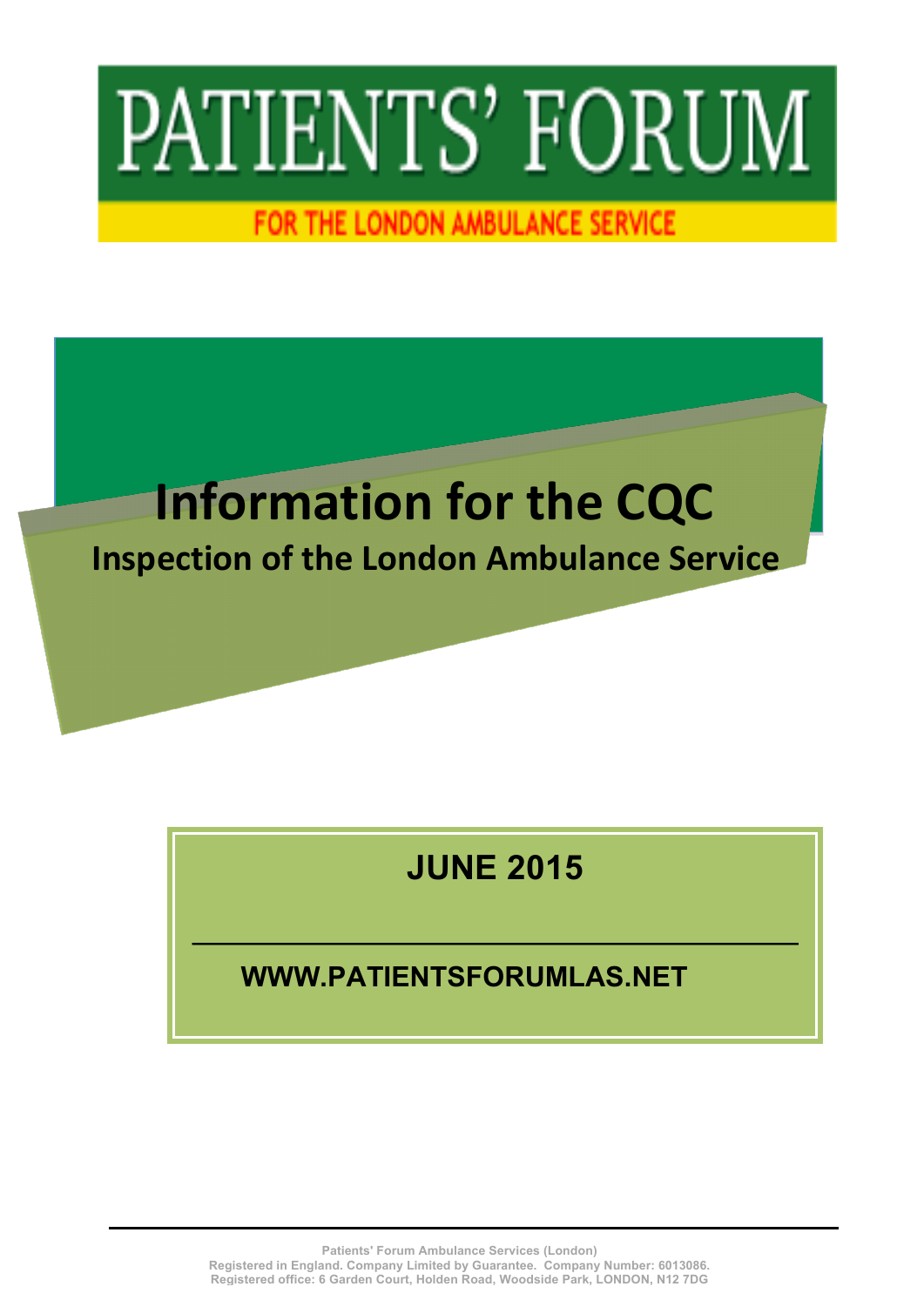### FORUM OFFICERS in 2015

| <b>Company Secretary:</b>                           |                      |                                    |  |  |  |  |  |  |  |  |
|-----------------------------------------------------|----------------------|------------------------------------|--|--|--|--|--|--|--|--|
| John Larkin                                         |                      |                                    |  |  |  |  |  |  |  |  |
| 6 Garden Court, Holden Road, Woodside Park, N12 7DG |                      |                                    |  |  |  |  |  |  |  |  |
|                                                     |                      |                                    |  |  |  |  |  |  |  |  |
| Chair:                                              |                      |                                    |  |  |  |  |  |  |  |  |
| Malcolm Alexander                                   | $\ddotsc$            | patientsforumlas@aol.com           |  |  |  |  |  |  |  |  |
| Tel: 0208-809 6551                                  |                      |                                    |  |  |  |  |  |  |  |  |
|                                                     |                      |                                    |  |  |  |  |  |  |  |  |
| Vice Chair:                                         |                      |                                    |  |  |  |  |  |  |  |  |
|                                                     |                      |                                    |  |  |  |  |  |  |  |  |
| Sister Josephine Udie                               |                      | sisterjossi@hotmail.com            |  |  |  |  |  |  |  |  |
|                                                     |                      |                                    |  |  |  |  |  |  |  |  |
| Vice Chair:                                         |                      |                                    |  |  |  |  |  |  |  |  |
| Angela Cross-Durrant                                |                      | acrossdurrant@yahoo.co.uk          |  |  |  |  |  |  |  |  |
|                                                     |                      |                                    |  |  |  |  |  |  |  |  |
| <b>Executive Committee Member:</b>                  |                      |                                    |  |  |  |  |  |  |  |  |
|                                                     |                      |                                    |  |  |  |  |  |  |  |  |
| Lynn Strother                                       |                      | Istrother@ageuklondon.org.uk       |  |  |  |  |  |  |  |  |
|                                                     |                      |                                    |  |  |  |  |  |  |  |  |
| <b>Executive Committee Member:</b>                  |                      |                                    |  |  |  |  |  |  |  |  |
| Leslie Robertson                                    |                      | leslie.robertson607@btinternet.com |  |  |  |  |  |  |  |  |
|                                                     |                      |                                    |  |  |  |  |  |  |  |  |
|                                                     |                      |                                    |  |  |  |  |  |  |  |  |
| <b>Executive Committee Member:</b>                  |                      |                                    |  |  |  |  |  |  |  |  |
| Kathy West                                          |                      | kathy.west1@ntlworld.com           |  |  |  |  |  |  |  |  |
|                                                     |                      |                                    |  |  |  |  |  |  |  |  |
| <b>Executive Committee Member:</b>                  |                      |                                    |  |  |  |  |  |  |  |  |
| Joseph Healy                                        | $\sim$ $\sim$ $\sim$ | drihealy@yahoo.com                 |  |  |  |  |  |  |  |  |

### The names of individuals who have contributed information to this report have been removed.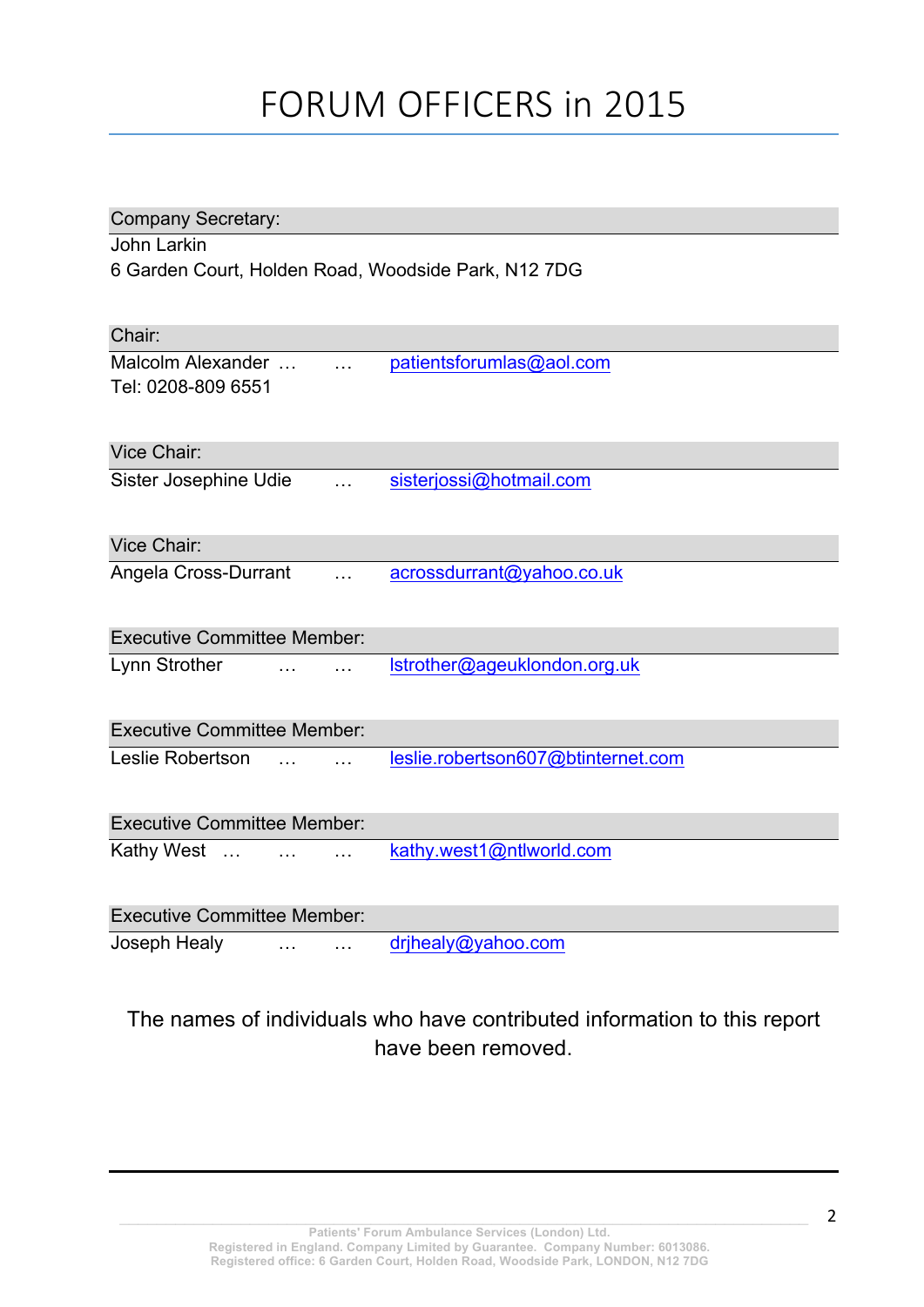### Content

| Summary of Key Points Raised by the Forum for the CQC<br>and the con-                                       | 4  |  |  |  |  |  |  |  |  |  |  |  |
|-------------------------------------------------------------------------------------------------------------|----|--|--|--|--|--|--|--|--|--|--|--|
| Patient and Public Involvement (PPI) in the LAS<br>$\ddotsc$                                                | 6  |  |  |  |  |  |  |  |  |  |  |  |
| WHAT PATIENTS AND CARERS HAVE TOLD THE FORUM ABOUT                                                          |    |  |  |  |  |  |  |  |  |  |  |  |
| Care of People with Dementia<br>$\bullet$<br>$\mathbf{r}$<br>$\ddotsc$<br>$\cdots$<br>$\ddotsc$             | 7  |  |  |  |  |  |  |  |  |  |  |  |
| Patients Who Fall Often Wait Long Periods for Care<br>$\ddotsc$<br>$\mathbf{r}$<br>.                        | 8  |  |  |  |  |  |  |  |  |  |  |  |
| Safeguarding<br>$\cdots$<br>$\ddotsc$<br>$\sim 100$<br>$\cdots$                                             | 10 |  |  |  |  |  |  |  |  |  |  |  |
| Concerns about Cat A and Cat C Calls and Performance<br>$\mathbf{a}$<br>$\ddotsc$                           | 11 |  |  |  |  |  |  |  |  |  |  |  |
| Fast Test for Diagnosis of Stroke<br>$\sim 100$<br>$\ddotsc$<br>.<br>$\ddotsc$<br>$\ddotsc$                 | 13 |  |  |  |  |  |  |  |  |  |  |  |
| Patients Complain of Queuing in Ambulances<br>$\sim 100$<br>$\mathbf{1}$<br>$\ddotsc$                       | 15 |  |  |  |  |  |  |  |  |  |  |  |
| Gaps Between Shifts - Impact on Patient Care<br>$\sim 100$<br>.<br>$\ddotsc$                                | 17 |  |  |  |  |  |  |  |  |  |  |  |
| <b>Complains About Attitude and Behaviour</b><br>$\mathbf{r}$<br>$\ddotsc$<br>$\ldots$<br>.                 | 19 |  |  |  |  |  |  |  |  |  |  |  |
| Concerns about Infection Control - Multi-Use of Blankets<br>$\cdots$<br>$\ddotsc$                           | 20 |  |  |  |  |  |  |  |  |  |  |  |
| LAS High Risk Register – (Location Alert Register)<br>$\mathbf{1}$<br>$\ddotsc$<br>$\ddotsc$                | 21 |  |  |  |  |  |  |  |  |  |  |  |
| <b>Bariatric Care</b><br>$\cdots$<br>$\ldots$<br>.                                                          | 22 |  |  |  |  |  |  |  |  |  |  |  |
| Care for People in a Mental Health Crisis<br>.<br>$\cdots$<br>$\ddotsc$<br>.                                | 23 |  |  |  |  |  |  |  |  |  |  |  |
| End of Life Care<br>$\ddotsc$<br>.<br>$\ddotsc$<br>$\cdots$<br>$\cdots$                                     | 24 |  |  |  |  |  |  |  |  |  |  |  |
| Equality and Inclusion<br>.<br>$\cdots$<br>$\sim 100$<br>$\mathbf{1}$<br>$\ddotsc$<br>$\sim 10$<br>$\cdots$ | 25 |  |  |  |  |  |  |  |  |  |  |  |
| <b>Involvement in Board Meetings</b><br>$\ddotsc$<br>.                                                      | 27 |  |  |  |  |  |  |  |  |  |  |  |
|                                                                                                             |    |  |  |  |  |  |  |  |  |  |  |  |

### **APPENDICES:**

| $\mathbf{1}$ | Forum's Contribution to the LAS Quality Account 2014                                                                                                                                                                           | $\mathbf{1}$         |              | 28   |
|--------------|--------------------------------------------------------------------------------------------------------------------------------------------------------------------------------------------------------------------------------|----------------------|--------------|------|
| 2.           | Forum's proposals to enhance care of patients with                                                                                                                                                                             |                      |              |      |
|              | cognitive impairment and the contract of the contract of the contract of the contract of the contract of the contract of the contract of the contract of the contract of the contract of the contract of the contract of the c | $\sim$ $\sim$ $\sim$ | $\sim 100$   | -33  |
|              | Questions put to the CQC Team before their inspection                                                                                                                                                                          | $\mathbf{r}$         | $\mathbf{L}$ | - 34 |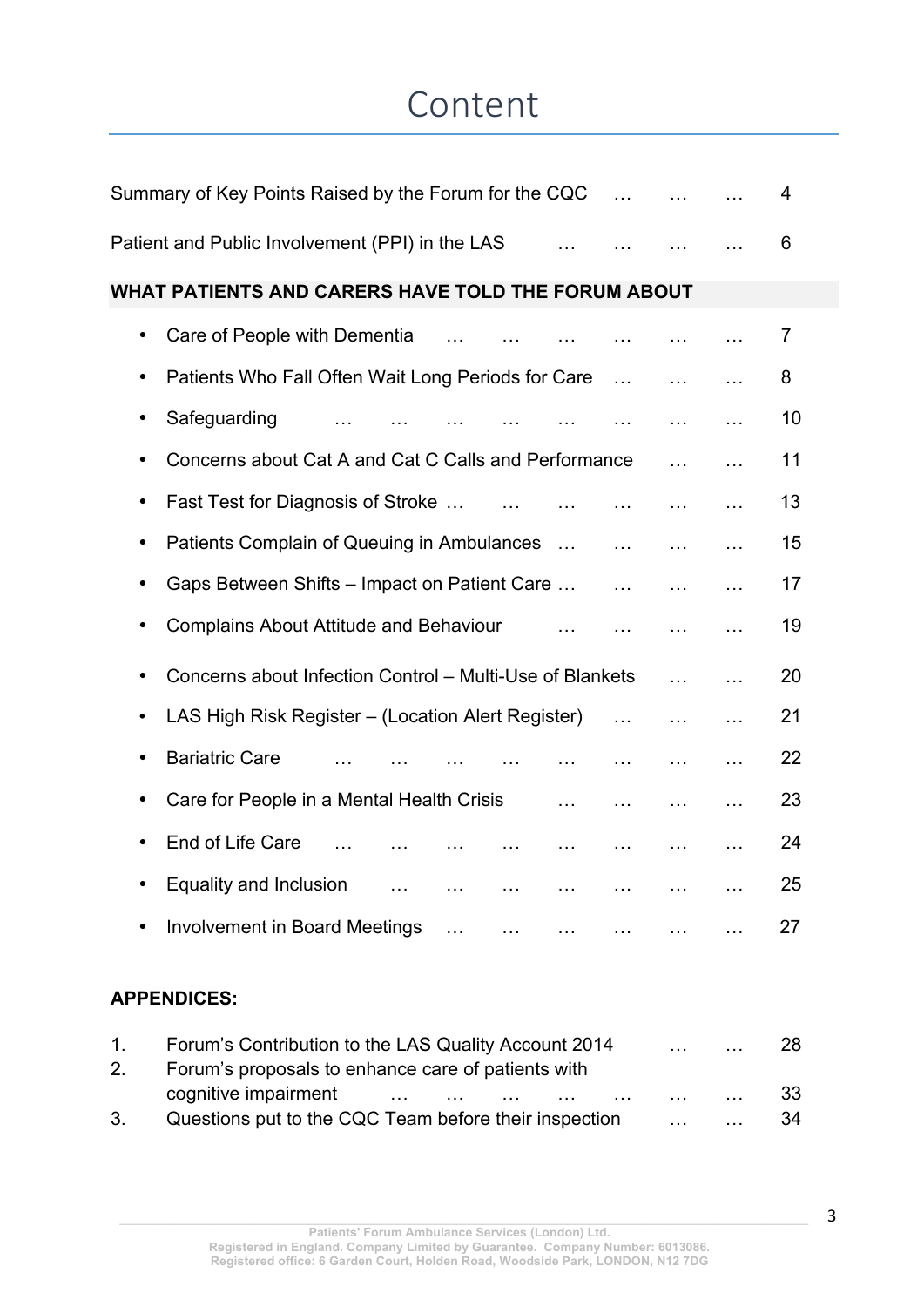### Summary of Key Points

- (i) Patients with dementia and their carers describe long waits for ambulances, sometimes of several hours, because they are not categorised as emergences – see page 7.
- (ii) Patients who fall may experience long waits for care because of low capacity to respond to Cat C calls, causing delayed assessment and transfer– see page 8 This has led to a significant increase in the number of complaints to the LAS and possibly clinical and emotional harm to patients who wait for long periods - see pages 11, 12 and 13.
- (iii) More should be done to ensure that paramedic training and practice includes the comprehensive NICE assessment, including a comprehensive cognitive assessment that enables paramedics to identify patients who may have dementia and assists them to deal with issues like pain control – see page 9 and Appendix Two
- (iv) The committee Safeguarding Committee meets every 6 weeks and is well aware of its challenges/goals: referrals still faxed, no training database, and greater supervision required – see page 10.
- (v) There are still incidents of poor care for stroke patients because not all paramedics fully understand use of the FAST test - see page 13.
- (vi) The Forum has received concerns from the families of patients who have remained in ambulances for long periods outside A&E. Some have resulted in Serious Incident investigations because this is the requirement for all handover waits of an hour or more. Results of serious incident investigations into one hour plus waits outside A&E are not placed in the public arena, despite the need for openness and transparency - see pages 15 -16.
- (vii) The Forum has observed that increases in call-out activity in the evening sometimes coincide with shift changes that occur between 6-7pm. The gap in capacity during this shift change can have a particularly harmful impact on responses to Cat C calls, as is set out in the example patient complaint – see page 17.
- (viii) Complaints about poor 'attitude and behaviour' of some LAS staff have recurred annually for many years, suggesting that this issue and other recurring issues are not leading to lessons being learned. The Forum is concerned about this failure to learn from complaints. A more effective system is also needed to collect patients' views on the LAS - see pages 19 and 20.
- (ix) Despite the Chief Medical Officer confirming to the Forum in 2011 that re-use of blankets for patients is always unacceptable, our intelligence from front line staff is that multiple blanket use continues - see page 20.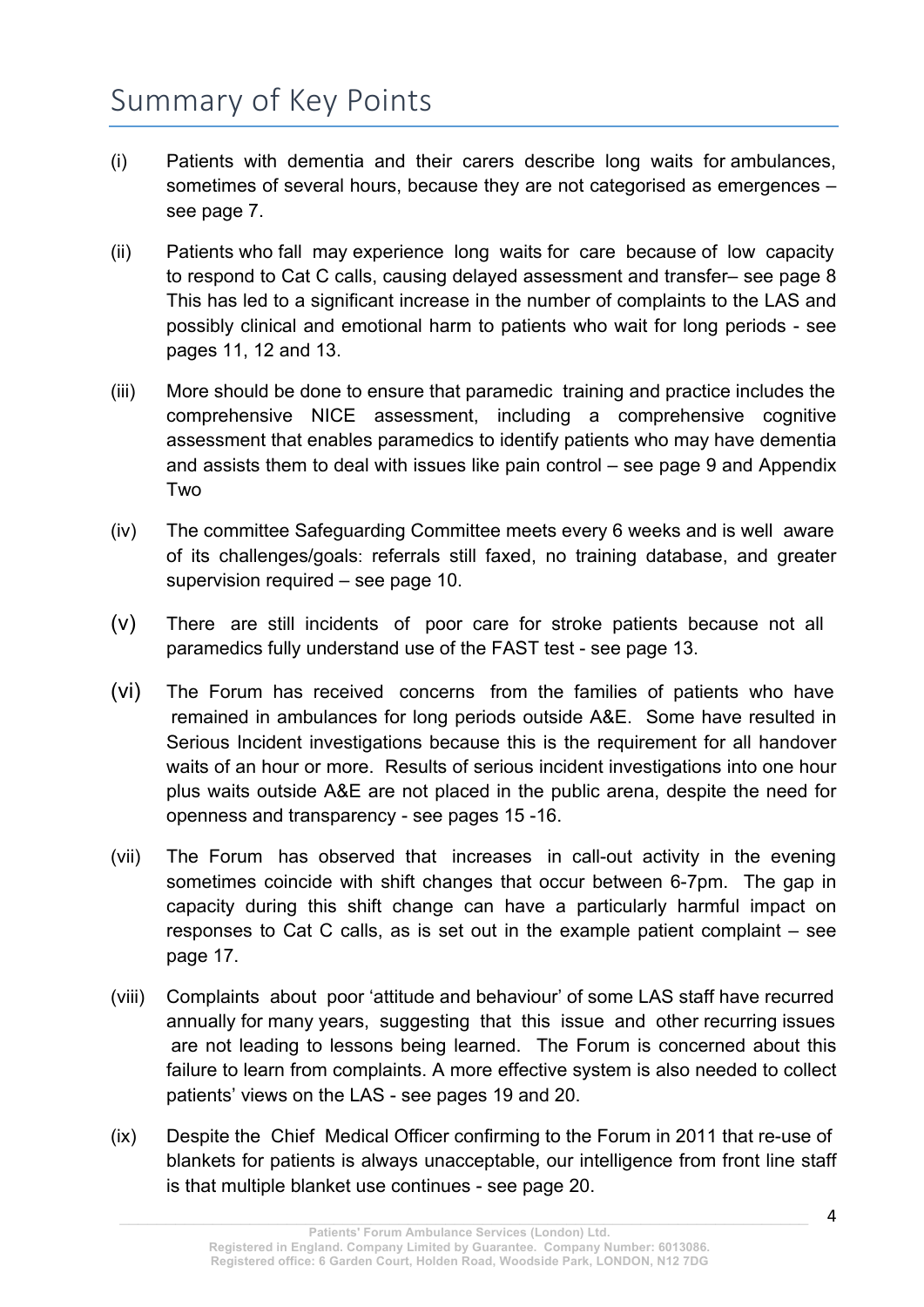- (x) The LAS operates a Location Alerts Register to warn paramedics of possible risks of violence or abuse on entering certain premises, based on previous instances involving LAS staff and/or the police at that address. The list is not usually person specific – just address. For multi-occupancy addresses, there does not appear to be a process to determine whether the original person(s) involved in an incident still actually live(s) at the address. This can delay and jeopardise care for residents at the address, even though a risk assessment is carried to determine whether it is safe for LAS crews to enter the premises without the presence of police – see page 21.
- (xi) The care and transportation of bariatric patients from their home to hospital can be complex and hazardous for the patient and clinical staff. Appropriate procedures and equipment are not always available. A Forum member described delays with the provision of care for patients who require special equipment and ambulances. We should welcome the CQCs evaluation of the effectiveness of these procedures as part of the inspection of the LAS. The importance of hearing the voices of users of bariatric care would be a valuable component of the inspection – see page 22.
- (xii) LAS services are variable for people in a mental health crisis. Patients sometimes encounter ambulance staff (and hospital A&E staff) who do not treat them sensitively or show an adequate level of understanding of their needs. Patients with both mental health and learning problems sometimes found it difficult to access appropriate emergency care - see pages 23 – 24.
- (xiii) The use of the Co-ordinate my Care system and Advance Care Plans is still under developed for patients requiring 'end of life' emergency care. Evidence of compliance with Advance Care Plans is not available but needs to be produced by the LAS and other health bodies. Continuous training and updating of frontline LAS staff in end of life care throughout 2015-6 and beyond is essential see pages 24 – 25.
- (xiv) The LAS's approach to equality and diversity is fragmented and there is a great deal to improve - for example in relation to many of the 'protected categories' and in important areas of direct service delivery. Additionally, the LAS Board has consistently failed to ensure that its membership reflects the diversity of London. It appears that there are no specific plans to address the LAS's equality responsibilities across the full range of protected characteristics, i.e. a list of key goals in each area, time scales, feedback from staff and patients, data which can be demonstrated and is in the public domain - see page 25.

We hope that all of the issues/points raised above and in this report will be pursued by the CQC and we look forward to seeing the draft CQC report and attending the 'Summit'.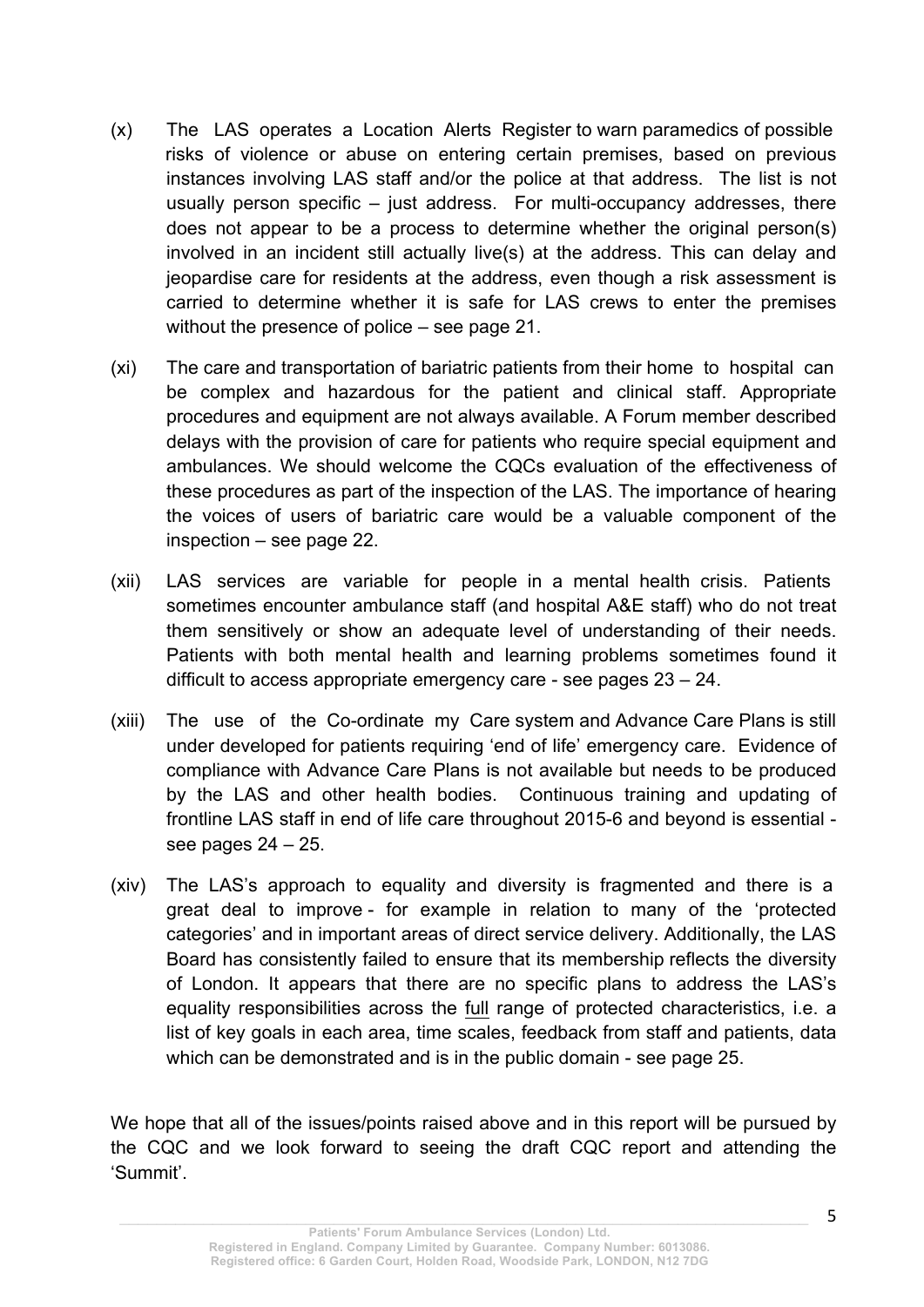The Patient's Forum for the LAS was set up in 2004 and brings together people with a wide range of interests and experiences, including those from Local Healthwatch covering many London Boroughs. All are committed to developing high quality health services in general … and highly effective emergency ambulances services specifically. Members who attend regularly include people who are active in health condition support groups (for example, mental health, sickle cell and physical disabilities), and are knowledgeable and experienced in monitoring and influencing services … and passionate about the NHS. Most members have experience as service users, carers, former NHS and Local Authority staff, and are active in Local Healthwatch and other voluntary sector health organisations. They share the belief that direct involvement of the public helps to develop and maintain high quality public services. Membership of the Forum is open to all.

The Forum is active on 8 x LAS Committees. Our members join LAS colleagues at these meetings and contribute to discussion on LAS policy, strategy and risk. Through our work on the LAS PPI Committee, we participate in plans for the enhancement of PPI in the LAS, and senior staff in the LAS is always willing to answer questions put by the Forum - and usually respond very quickly and in depth.

Outreach work by the LAS, across London, is highly successful and engages LAS staff as volunteers to meet wide and diverse groups and communities; providing them with information and knowledge about how the LAS works and how to save lives. But evidence of service improvement through community engagement is lacking. We believe the LAS should demonstrate where - through their engagement with communities - that they have influenced and enhanced services provided by the LAS.

Secondly, we have asked many times for Foundation Trust members to be invited to our monthly meetings held at LAS HQ, but our requests have always been refused and we are told that FT members are only invited to meeting when LAS staff is present. We believe LAS should no longer deny Foundation Trust members access to public Forum meetings where there are regular discussions about all aspects of LAS services.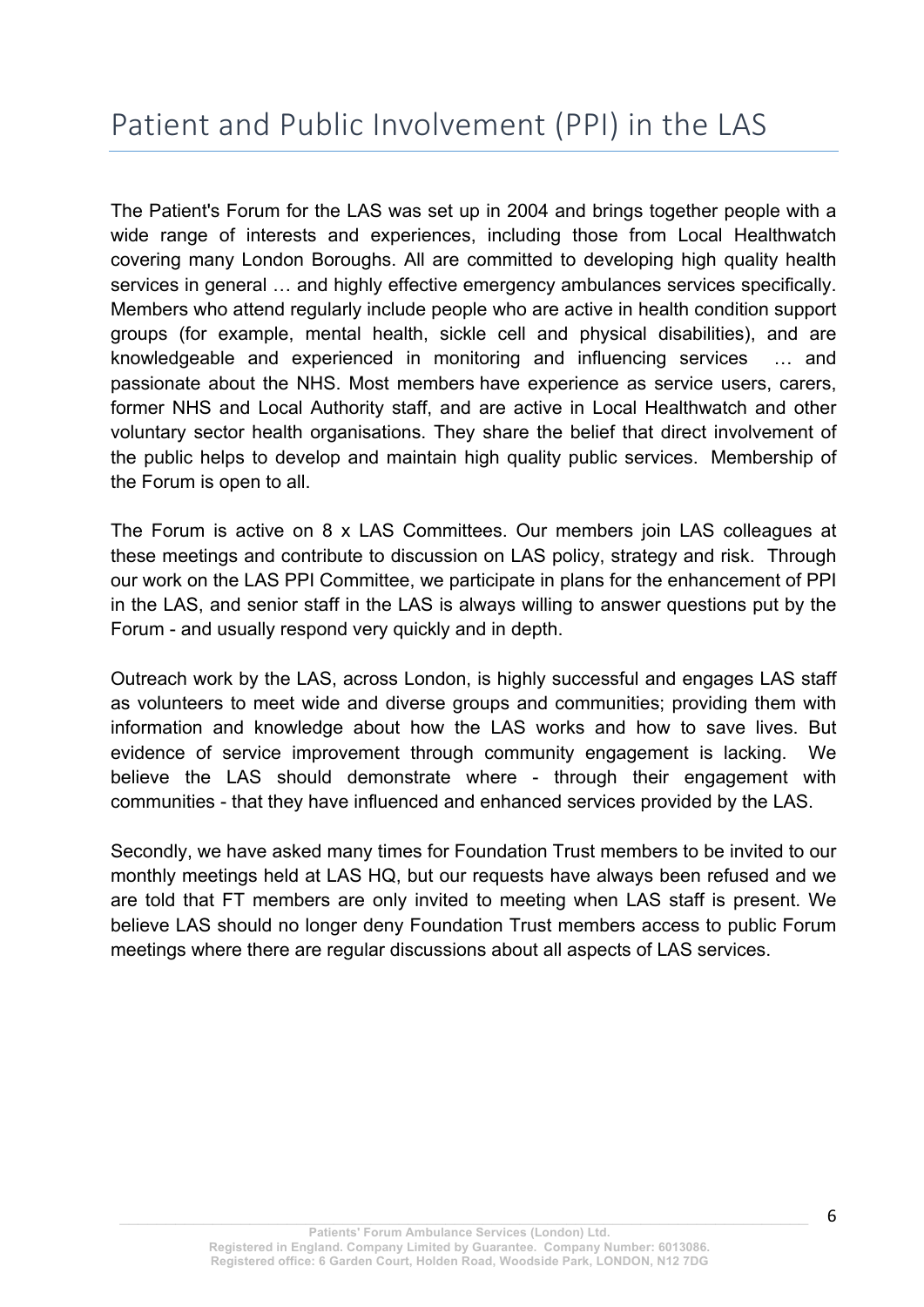### FORUM REPRESENTATIVES ON LAS COMMITTEES

| Clinical Audit and Research Steering Group                             |   | Natalie Teich                                                         |
|------------------------------------------------------------------------|---|-----------------------------------------------------------------------|
| Clinical Safety, Development and Effectiveness<br>Committees<br>$\sim$ |   | Angela Cross-Durrant<br><b>Kathy West</b><br><b>Malcolm Alexander</b> |
| <b>Community First Responders</b>                                      |   | Sister Josephine Udie                                                 |
| Equality and Inclusion                                                 |   | <b>Kathy West</b>                                                     |
| Infection Prevention and Control                                       |   | <b>Malcolm Alexander</b>                                              |
| <b>Mental Health Committee</b>                                         |   | <b>Malcolm Alexander</b>                                              |
| <b>Patient and Public Involvement Committee</b>                        | . |                                                                       |
| Safeguarding                                                           |   | Leslie Robertson                                                      |

### What Patients and Carers have told the Forum about the Care of People with Dementia

### **Patients with dementia and their carers describe long waits for ambulances, sometimes of several hours, because they are not categorised as emergences.**

Dementia is not usually the main reason for calling the LAS; the 999 call is usually for falls, acute infections (e.g. urinary tract infections), stroke, 'transient ischaemic attack' and difficulty in breathing. Sometimes the LAS may be dealing with people with dementia who are not yet diagnosed, but who present with cognitive impairment due to dementia and, sometimes, severe pain. Many hospitals are struggling to ensure that people with dementia are admitted and discharged appropriately.

Patients with dementia are more likely to be admitted to hospital with a complex diagnosis and a vague care plan. Once admitted, they often stay in hospital for extended periods and their experience of care is sometimes disturbing, resulting in confusion, poorer cognitive awareness and higher mortality. Typically being moved from ward to ward creates confusion and loss of functionality.

However, access to appropriate pathways of care in the community, which includes active care and treatment from specialised community teams can reduce the need for hospital admission and provide more appropriate care.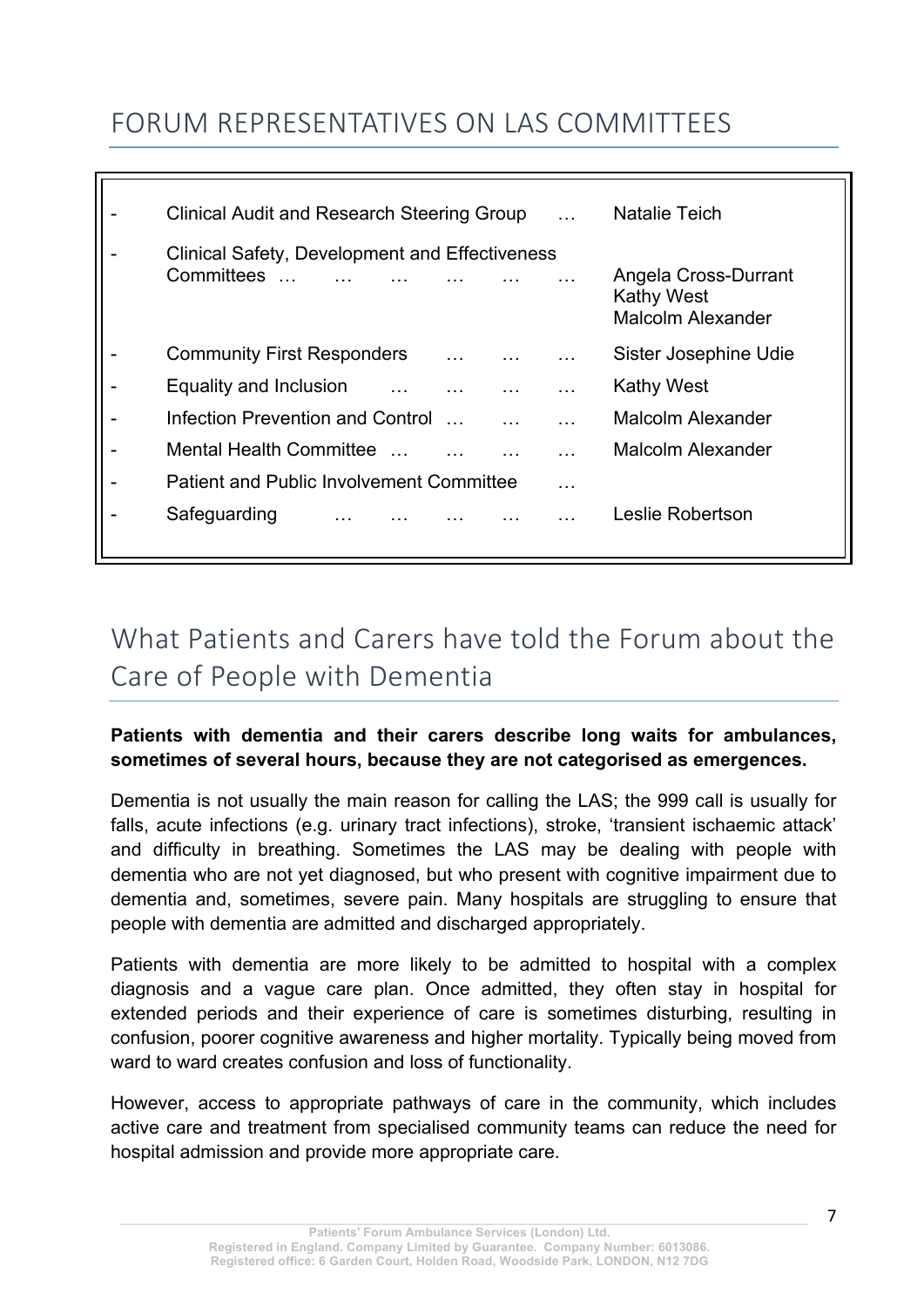**Front line LAS staff is faced with a difficult situation because appropriate care pathways for dementia are uncommon in the community, so they take patients to hospital A&E because it is the safest option, e.g. to prevent a further fall, but it is not the best option for the patients health.** 

**A Category C response (see details below) can be very low with 65% of ambulance failing to arrive within the target time (20 minutes-for 90% of Cat C1 calls).**

### Our Vision for the LAS – Pre-Hospital Dementia Care

The Commissioners for the LAS have expressed interest in improving care for people with dementia, but this is a considerable challenge for the LAS because, as a result of the considerable shortfall of staff, and high number of leavers (30/month in 2015), providing care for patients with dementia, when the LAS also must meet its Category A targets is a considerable challenge.

Until the LAS is able to meets it Cat A and Cat C targets, patients with dementia who have fallen or suffered some other indicator associated condition, may wait many hours for care. Alternative pathways of care are rarely available for these patients. **Dementia care is a CQUIN priority for the LAS in 2015-16.** The Forum's proposals to the LAS for significantly enhancing the quality of dementia care can be found in Appendix 2.

### Patients who fall, often wait long periods for care

Patients who fall - whose clinical needs are designated as requiring a category C response - are clearly not a high level priority for the LAS compared to patients requiring a Cat A response.

Falls can happen at home, in the street - and we include people who have had accidents in the road, for example those who have peddle bike accidents. Some of these patients will have sustained a fracture. Waiting for several hours for an ambulance is not uncommon.

The practice of some care agencies of leaving patients alone to wait for an ambulance, after they have suffered a fall, is also of even greater concern if the response times run into hours instead of the 20 minute target.

The Forum has raised with the LAS the issue of both effective clinical assessments and clinical pathways for people who have falls. Two key issues are: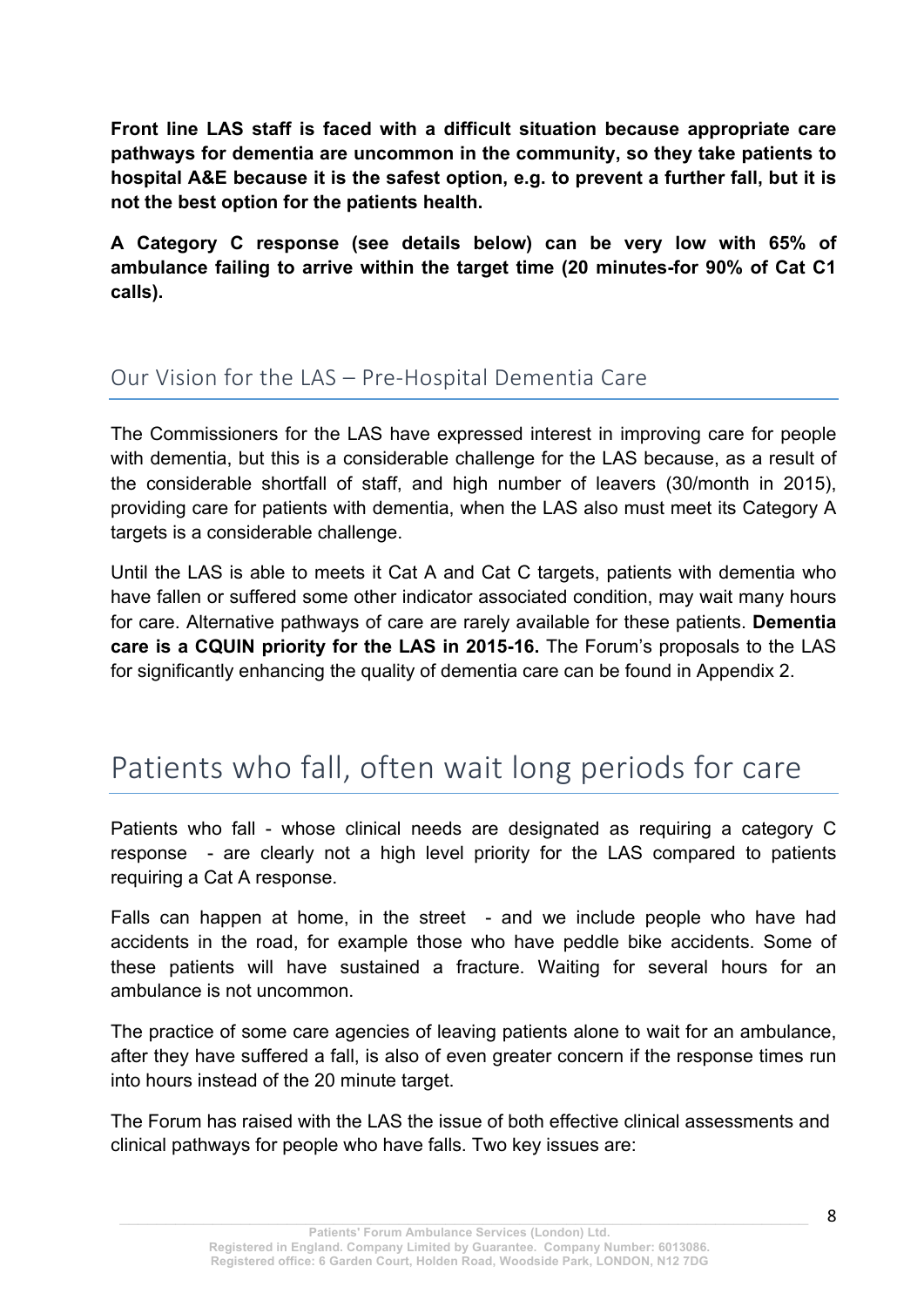- Delayed responses because of low capacity to respond to Cat C calls, causing delayed assessment and transfer
- Absence of rapid access to specialised local 'falls teams' for LAS clinicians to refer to when a patients has suffered a fall

The system for transferring patients to local falls teams has been abandoned because CCGs would not co-operate, preferring instead for patients to be referred to GPs. As a consequence - in some cases following long delays - patients are taken to A&E for assessment, admitted to hospital and then in some cases referred to falls teams on discharge.

The role of local falls teams should be to provide expert advice, support and rehabilitation for patients who have had falls. Easy access to such teams would relieve some patients - and the LAS - of the need to go through a complex process of admission A&E and enable clinical staff to respond to patients with more acute needs.

### **Guidelines produced by NICE on falls - (Falls (CG161): http://guidance.nice.org.uk/CG161**

The Guidelines deal with the assessment and prevention of falls in older people, including falls prevention in community settings. It recommended that older people (aged 65 and older), who have fallen - or who are at risk of falling - should be identified, risk assessed, and considered for an individual, bespoke intervention.

CG161 states: 'This document is for healthcare and other professionals and staff who care for older people who are at risk of falling' - so is of relevance to paramedics.

### **The Forum included the issue about patients who fall, when asking the LAS Board the following question:**

"In relation to the NICE Guidelines - CG161 - will the Board require training for front line staff assessing patients who have fallen, to include a full multifactorial assessment to identify the patient's individual risk factors which follow?"

- Cognitive impairment
- Continence problems
- Falls history, including causes and consequences (such as injury and fear of falling)
- Footwear that is unsuitable or missing
- Health problems that may increase their risk of falling
- **Medication**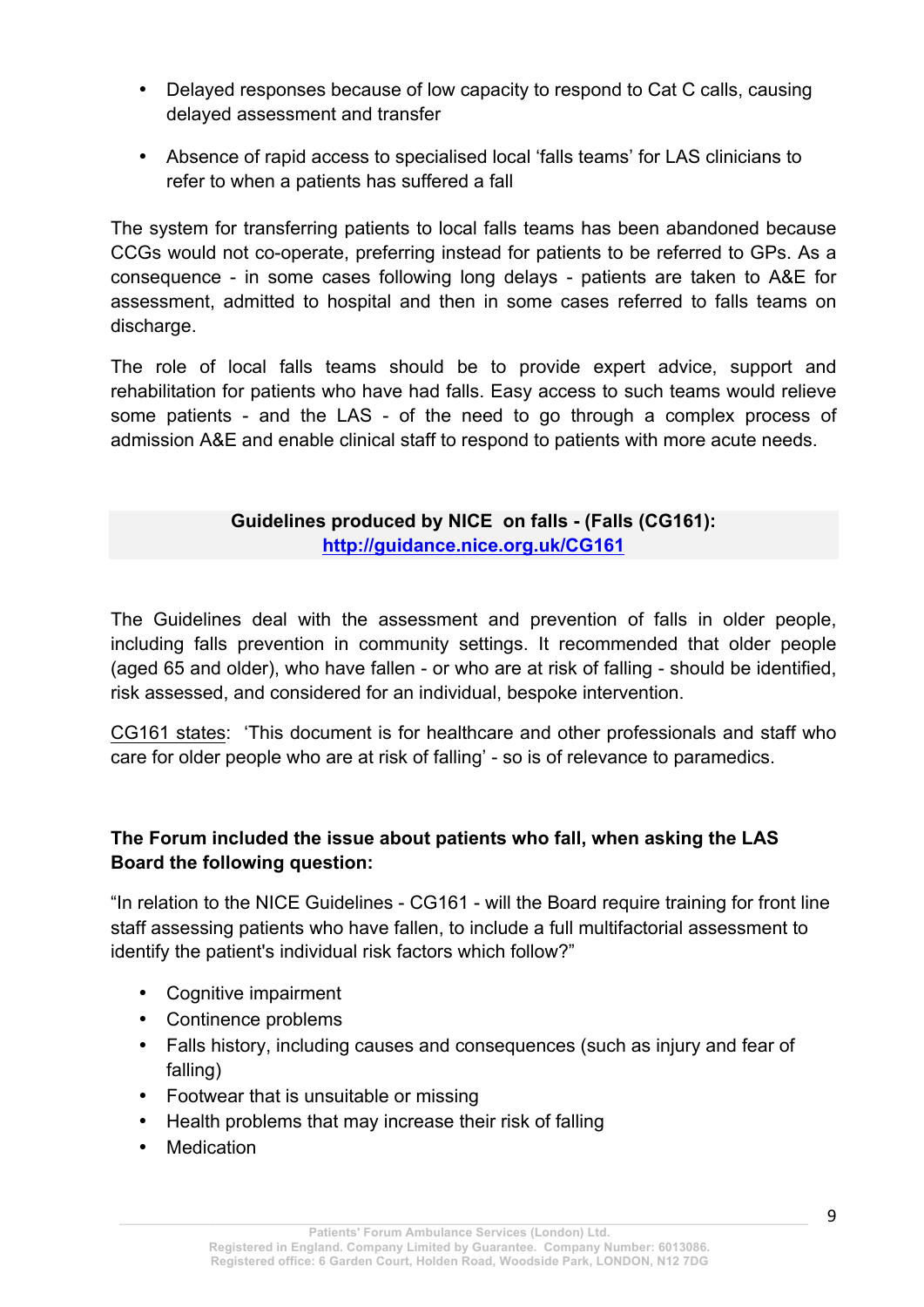- Postural instability, mobility problems and/or balance problems
- Syncope syndrome (fainting which can be caused by dehydration, medications, diabetes, anaemia, heart conditions)
- Visual impairment

**The Forum believes that there is a need to develop effective care for patients who have fallen, and that the LAS should press for paramedics to have direct access to local Falls Teams to prevent inappropriate transfers to A&E, and to ensure expert clinical care for patients who have fallen.**

#### LAS Update on Acces to Falls Teams – 14 May 2015

We are currently referring directly into either borough falls teams or 'single point of access' teams who forward on, in Wandsworth, Kingston and Richmond, Merton and Sutton, and Enfield. We are in discussion with colleagues in Barking and Dagenham, Havering, Redbridge, Lewisham and as you say Lambeth. Interestingly, we had some very positive feedback from Merton and Sutton. Ordinarily they would expect to receive around 4 to 6 referrals a month from GPs; in the first 2 weeks of our direct referral they received 22 referrals. Although there's more work to be done to understand this data properly, it certainly looks like evidence that this model has much to recommend it.

### Safeguarding

There had recently been an excellent Safeguarding/MH Conference for staff, organised by Safeguarding Officer Alan Taylor. The LAS is in a complex situation having to liaise with a large number of organisations that the Butler-Sloss Report emphasised was crucial to being effective where referrals are concerned. The Committee meets every 6 weeks and is well aware of its challenges and goals, eg: referrals are still faxed, there is no training database, and greater supervision is required.

**A Patient Forum member during a ride-out that commenced at St Helier Ambulance Station, met Paramedics who displayed outstanding interpersonal skills when assessing patients at incidents - and making when making 'life and death' decisions. One of the paramedics had a £34,000 overdraft as a result of his University education. It is a 'political' decision that paramedics pay for their education but nurses, for example, do not. Will the CQC consider the effects of these loans on retention and recruitment of Paramedics, especially in the current climate of major shortages, during their deliberations?**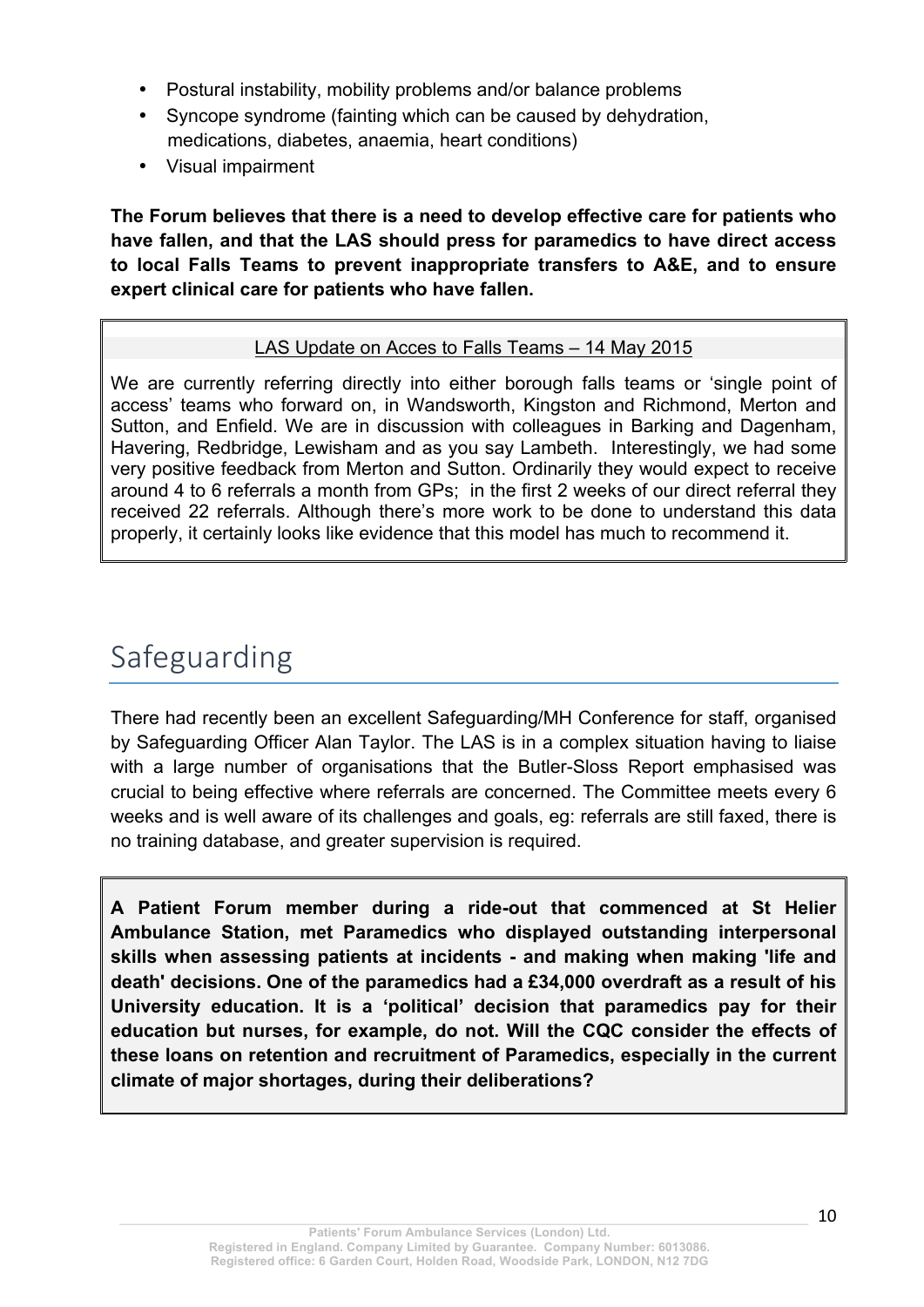### Concerns about Cat A and Cat C calls and performance

This Report provides many examples of the impact of poor response times to Cat A and Cat C calls (data shown below). The response times for cardiac arrests, stroke and major trauma have been safeguarded, but many patients are traumatised by long waits for paramedic care. The increase in the number of complaints about delays to the LAS is significant as the data for 2014/15 shows:

| <b>_________</b> |                                                      |  |  |  |  |  |  |  |  |                                                                            |
|------------------|------------------------------------------------------|--|--|--|--|--|--|--|--|----------------------------------------------------------------------------|
|                  |                                                      |  |  |  |  |  |  |  |  | Apr   May   June   July   Aug   Sept   Oct   Nov   Dec   Jan   Feb   TOTAL |
|                  | 33   50   72   62   45   65   87   95   71   70   50 |  |  |  |  |  |  |  |  | 700                                                                        |

2014 / 2015

Response times for Cat A calls dropping below 50% (Haringey and Barnet) in some parts of London is of very great concern. Of even greater concern is the fact that in some cases 19 minute Cat A responses are below 90%, eg: Waltham Forest, Enfield and Westminster.

We have great concerns about impact of very poor Cat C response times for patients who do not have life threatening conditions, but may be very ill, vulnerable and frightened. Older people who have suffered falls and are in pain; people who have taken overdoses; parents of children with peripheral injuries and people who have fallen following a cycle accident, have told us about long waits for ambulances. In practice, there has been a major change in the nature of responses in relation to non-life threatening conditions, without public knowledge or consultation. This has led to a significant increase in the number of complaints to the LAS, and possibly clinical and emotional harm to patients who have waited for long periods.

The LAS is working very hard to increase staffing levels, particularly through recruitment of recently qualified staff from Australia, but a failure to actively engage with school and University students in London over the past 5 years to encourage them to choose a career as a paramedic, has undermined the LAS's capacity to recruit locally.

**A Forum member who has worked as a nurse for several health care providers in South London, spoke about the long delays occurring when ambulance are called for people with serious health problems. He gave the example of an incident on 22nd April 2015, when an ambulance took 20 minutes to arrive after the patient's son telephoned the LAS and explained that his father had suffered a cardiac arrest.**

**The Forum member described being proud of the LAS, knew that the LAS was working hard to address the problem of conveyancing to meet patients' needs appropriately, but added that it would be a hard job for them to get conveyancing right, so that the service meet patients needs more adequately and appropriately.**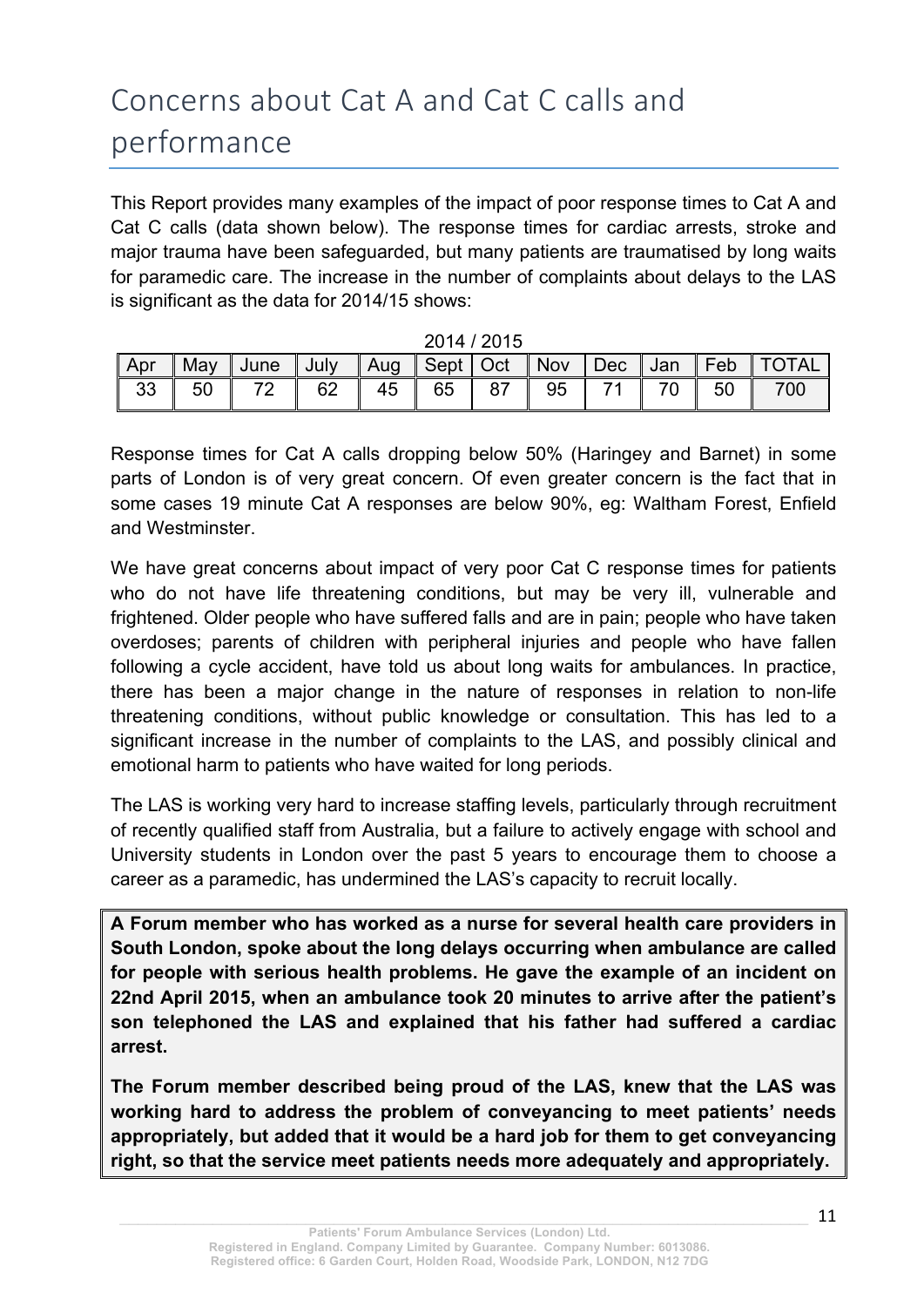| <b>FEBRUARY</b><br>2015 |                  | <b>Category A</b> | Category C1-<br>90% IN 20 MINUTES |                  |            |  |
|-------------------------|------------------|-------------------|-----------------------------------|------------------|------------|--|
| <b>CLINICAL CARE</b>    | <b>Incidents</b> | $\frac{0}{0}$     | $\frac{0}{0}$                     | <b>Incidents</b> | % reached  |  |
| <b>GROUP AREA</b>       |                  | reached           | reached                           |                  | in 20 mins |  |
|                         |                  | in 8              | in 19                             |                  |            |  |
|                         |                  | mins              | mins                              |                  |            |  |
|                         |                  |                   |                                   |                  |            |  |
| Havering                | 1185             | 63.71 %           | 95.70 %                           | 119              | 59.66 %    |  |
| Barking & Dagenham      | 989              | 58.95 %           | 94.74 %                           | 127              | 49.61 %    |  |
| Redbridge               | 1268             | 58.12 %           | 90.62 %                           | 135              | 40.74 %    |  |
| <b>Waltham Forest</b>   | 1272             | 53.30 %           | 88.60 %                           | 131              | 35.88 %    |  |
| <b>Outer North East</b> | 4714             | 58.40 %           | 92.21 %                           | 512              | 46.09 %    |  |
|                         |                  |                   |                                   |                  |            |  |
| Kingston                | 623              | 65.33 %           | 91.33 %                           | 67               | 52.24 %    |  |
| Croydon                 | 1621             | 55.64 %           | 91.12 %                           | 209              | 48.33 %    |  |
| Wandsworth              | 1004             | 60.26 %           | 95.32 %                           | 135              | 48.89 %    |  |
| Richmond & Twickenham   | 570              | 59.65 %           | 92.28 %                           | 63               | 44.44 %    |  |
| Merton & Sutton         | 1420             | 66.13 %           | 95.49 %                           | 176              | 58.52 %    |  |
| South West              | 5238             | 60.96 %           | 93.26 %                           | 650              | 51.23 %    |  |
|                         |                  |                   |                                   |                  |            |  |
| <b>Bromley</b>          | 1226             | 52.94 %           | 91.84 %                           | 132              | 46.21 %    |  |
| Greenwich               | 1162             | 62.74 %           | 94.84 %                           | 121              | 46.28 %    |  |
| <b>Bexley</b>           | 1099             | 60.33 %           | 93.18 %                           | 122              | 40.98 %    |  |
| Lambeth                 | 1490             | 65.57 %           | 94.03 %                           | 201              | 47.76 %    |  |
| Southwark               | 1516             | 62.14 %           | 90.04 %                           | 176              | 47.16 %    |  |
| Lewisham                | 1215             | 55.97 %           | 94.16 %                           | 163              | 47.24 %    |  |
| South East              | 7708             | 60.20 %           | 92.92 %                           | 915              | 46.23 %    |  |
|                         |                  |                   |                                   |                  |            |  |
| <b>Barnet</b>           | 1491             | 48.29 %           | 91.08 %                           | 165              | 32.73 %    |  |
| <b>Enfield</b>          | 1460             | 52.47 %           | 89.79 %                           | 129              | 39.53 %    |  |
| <b>Haringey</b>         | 1150             | 49.57 %           | 93.13 %                           | 149              | 34.90 %    |  |
| Camden                  | 1245             | 68.51 %           | 90.28 %                           | 138              | 48.55 %    |  |
| Islington               | 1111             | 59.95 %           | 91.09 %                           | 115              | 36.52 %    |  |
| North Central           | 6457             | 55.37 %           | 91.00 %                           | 696              | 38.22 %    |  |
| Hillingdon              | 1385             | 58.05 %           | 85.70 %                           | 142              | 43.66 %    |  |
| Hammersmith & Fulham    | 792              | 61.62 %           | 92.68 %                           | 92               | 42.39 %    |  |
| <b>Ealing</b>           | 1487             | 52.66 %           | 93.21 %                           | 180              | 36.11 %    |  |
| <b>Hounslow</b>         | 1159             | 56.77 %           | 92.49 %                           | 143              | 37.76 %    |  |
| <b>Brent</b>            | 1530             | 55.23 %           | 90.98 %                           | 173              | 36.42 %    |  |
| Harrow                  | 897              | 55.96 %           | 90.97 %                           | 97               | 51.55 %    |  |
| Kensington & Chelsea    | 661              | 59.76 %           | 92.59 %                           | 74               | 39.19 %    |  |
| Westminster             | 1565             | 62.81 %           | 89.01 %                           | 149              | 46.31 %    |  |

**Patients' Forum Ambulance Services (London) Ltd.**

**Registered in England. Company Limited by Guarantee. Company Number: 6013086. Registered office: 6 Garden Court, Holden Road, Woodside Park, LONDON, N12 7DG**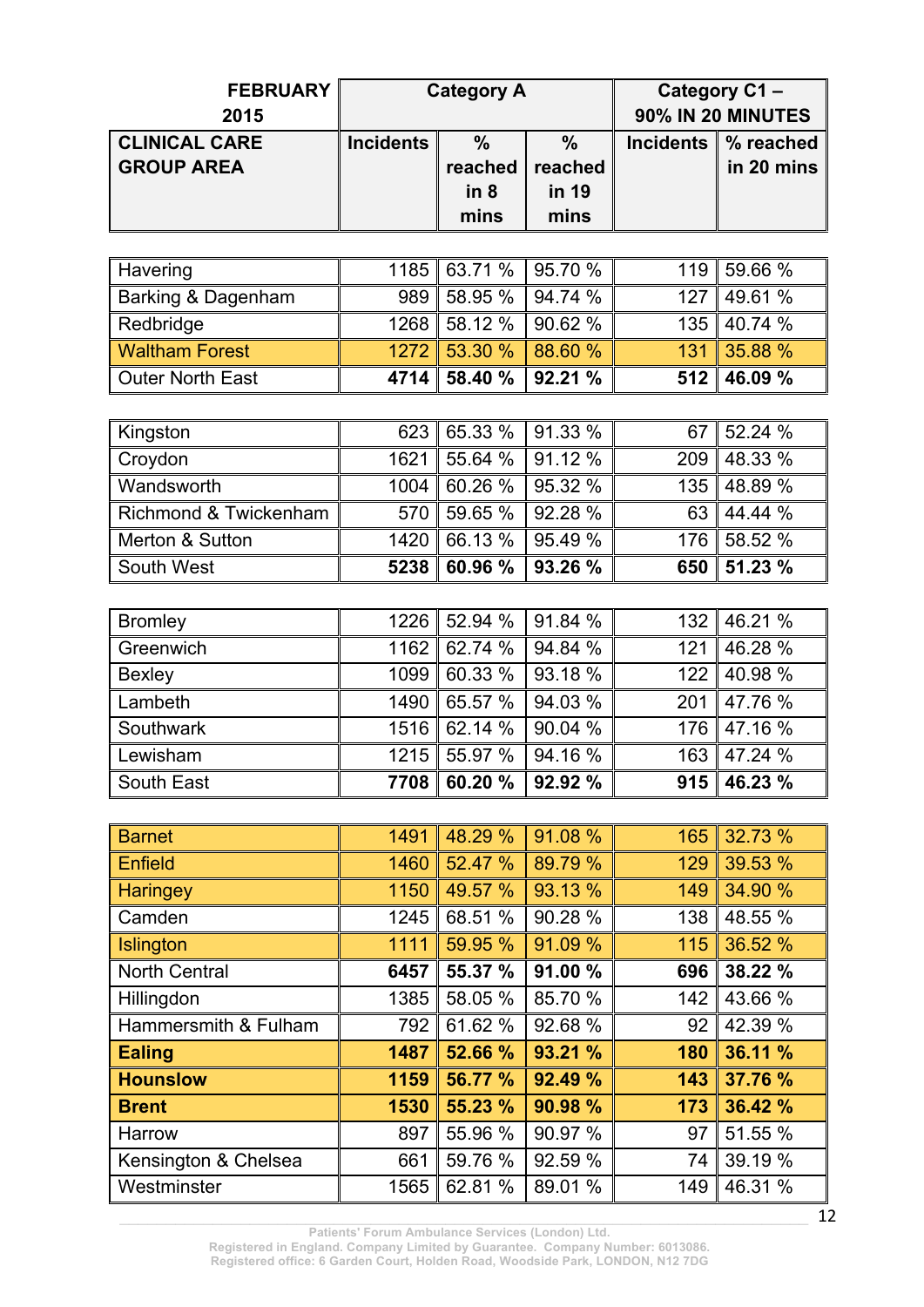| North West              | $9476$ 57.60 % 90.67 % |  | 1050 41.05 %  |
|-------------------------|------------------------|--|---------------|
| City & Hackney          | $1261$ 62.17 % 90.96 % |  | 202 43.07 %   |
| Tower Hamlets           | $1250$ 65.60 % 90.80 % |  | 127 50.39 %   |
| <b>Newham</b>           | 1461 62.70 % 93.36 %   |  | $224$ 47.77 % |
| <b>Inner North East</b> | $3972$ 63.44 % 91.79 % |  | $553$ 46.65 % |

TARGETS

### **CATEGORY C TARGETS**

#### **C 1 – 90% within 20 minutes, 99% in 45 minutes**

C 2 – 90% within 30 minutes, 99% in 60 minutes

C 3 – 90% within 60 minutes, 99% in 90 minutes

C 4 – 90% within 60 minutes, 99%in 120 minutes (from time it is identified that transport is required

We believe another long-term problem standing in the way of progress, is active deployment of paramedics, rather than station-based deployment of staff on 12 hours shifts. This system of deployment has a deleterious effect on the morale and probably health of staff.

**In the short term, concerted action is needed to better meet the needs of patients categorised as Cat C, especially when they suffer long traumatic waits and are in pain. This should include work with local agencies that can support people in the period before the ambulance arrives.**

**Action is also need to ensure that information from complaints about delays is used to help in the redesign of the LAS response system from the patients' point of view. The LAS needs to better understand what action needs to be taken during long waiting periods to support and reduce distress. Community responders may have a role here.**

### Fast Test for Diagnosis of Strokes

Better understanding by paramedics of the FAST test will avoid incidents such as the example one set out below:

"My partner and mother of my three-year old child (who was only one years old at the time), was working as the store manager at a store in Brixton, when she suddenly collapsed to the floor. She was hyperventilating, unable to speak and not able to move her right side effectively.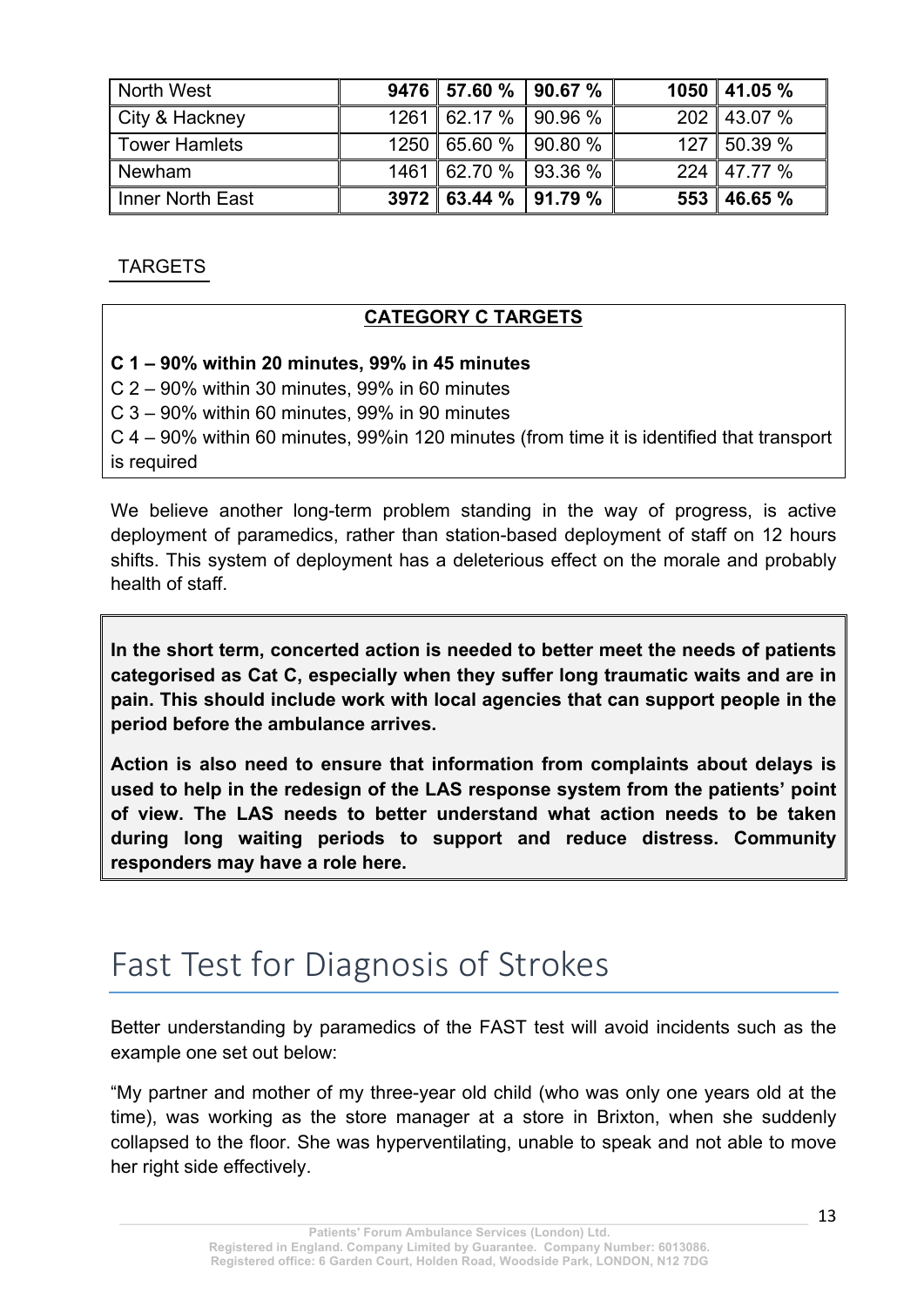An emergency call was made and the FRU Paramedic arrived swiftly - and he was able to quickly calm my partner down. The FRU Paramedic stated that she was just having an anxiety attack.

The Ambulance Paramedics arrived shortly after, and according to their statements on the incident, said that my partner was "by no means hyperventilating" when they first arrived on the scene. This is important, because this means that they should not have attributed her continued inability to speak to hyperventilation / anxiety attack, because this was no longer an issue.

VERY early on in the incident, one of my partner's colleagues said to the paramedics that she didn't think she was "just having a panic attack" and said that she thought she was having a stroke, because she saw the right side of my partner's face "go" before she collapsed. Despite this, the paramedics, in their own words, made the decision to allow her "several minutes to recover".

Over an hour after first arriving on the scene, the Paramedics eventually decided to treat my partner as having a suspected stroke to "err on the side of caution".

The explanation from the Paramedics, in their statements on the incident, included the following:

• "A FAST test was inconclusive. There was no speech to assess ... repeated assessment yielded the same limited results"

The medical reviews of the incident by two of the LAS' Assistant Medical Directors (including the stroke lead), included the following:

• "Inability to speak makes a person FAST positive. The statement 'not speaking so FAST inconclusive is WRONG"

However, the official explanation that I received from the LAS in response to my complaint said the following:

- "As a neurological event could not be ruled out, a FAST test was carried out but this was inconclusive as Miss R was still unable to speak (so her speech could not be assessed)"
- "A FAST test was carried out on three occasions"
- "We do not have any concerns about the clinical care provided"

Therefore, in addition to the Paramedics wasting crucial time on scene to due incorrect knowledge of FAST, the LAS provided me with an official explanation that they KNEW was based on an incorrect assertion.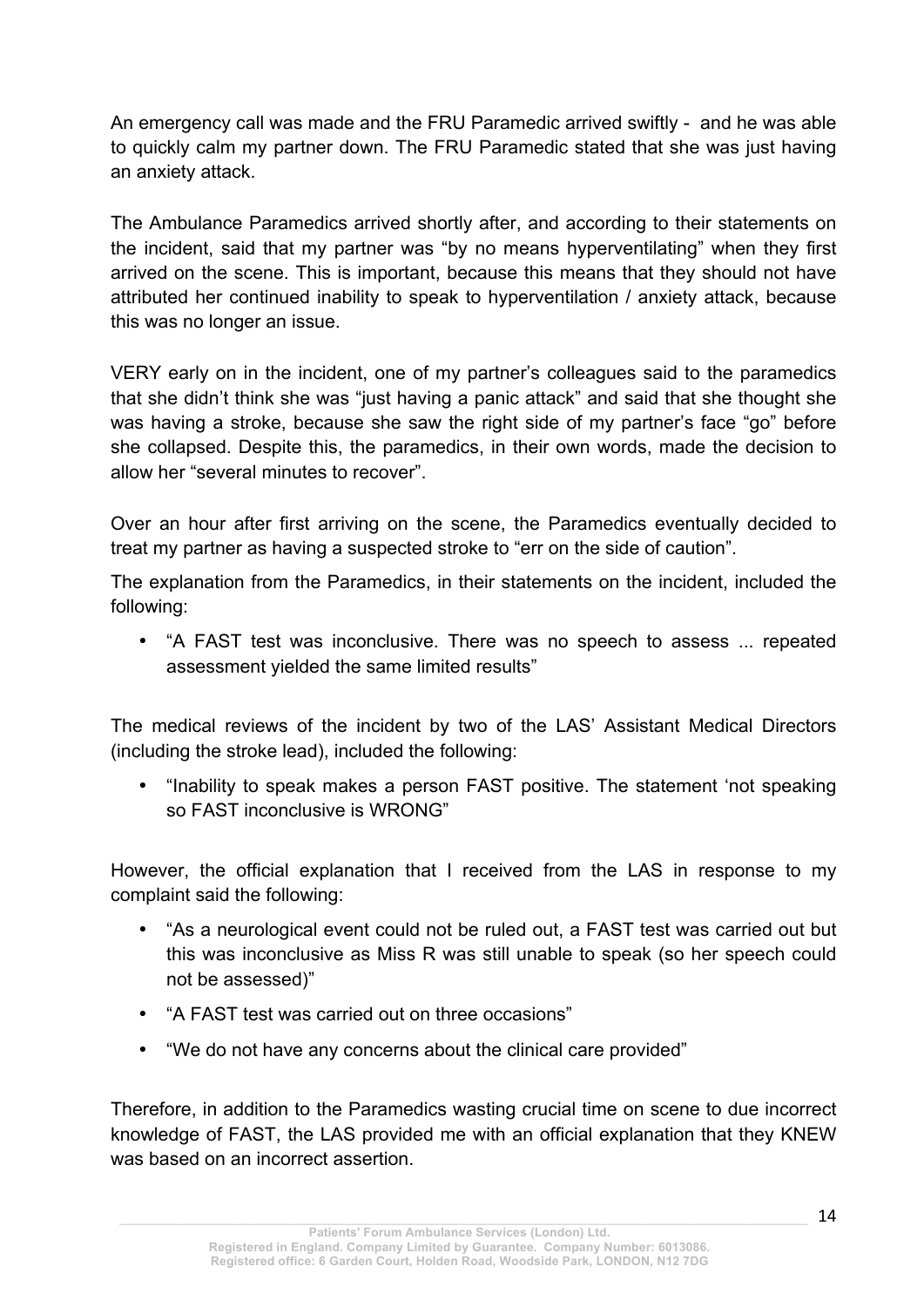I was determined to ensure that the LAS do not get away with this, and carried out EXTENSIVE research on stroke and FAST and sent emails to the world's leading stroke authorities. I now have emails from The President of the World Stroke Organization, The UK Stroke Association and the NHS Clinical Director for Stroke, and all categorically confirm that being unable to speak is a DEFINITIVE FAST positive symptom and a MAJOR warning sign of a stroke. Embarrassingly for the LAS, their own Clinical Guidelines also state the same thing, as well as the official NHS stroke webpage, which there is a direct link to from the LAS stroke webpage.

The Parliamentary and Health Service Ombudsman has already confirmed that their preliminary view is that they will uphold my complaint. I should be receiving their draft report shortly.

As the LAS say themselves, TIME IS BRAIN...

The Paramedics wasted crucial time on scene due to their lack of understanding of definitive stroke symptoms, and denied my partner the chance to receive stroke treatment within the optimum 90 minute timeframe, which according to research published on the NHS website, gives you more than double the chance of making a full recovery.

My partner's stroke was so severe that she needed to have one-third of her skull permanently removed, otherwise she would have died that same night due to the pressure building up inside her skull. Before she had the operation, the Neurosurgeon told me that that even if she does survive, she is going to be severely disabled for the rest of her life.

Fast forward to now, and my partner has no movement whatsoever in her right arm. She also has limited movement in her right leg, and has severe apraxia and expressive aphasia. She is limited to living in two rooms in our house because of her severe mobility problems. She is only 32 years old."

### Patients Complain of Queuing in Ambulances

The Forum has received several concerns from the families of patients who have remained in ambulances in long periods outside A&E. This includes people with serious chest infections and those with mental health problems, where access to A&E is denied because the local Place of Safety is full.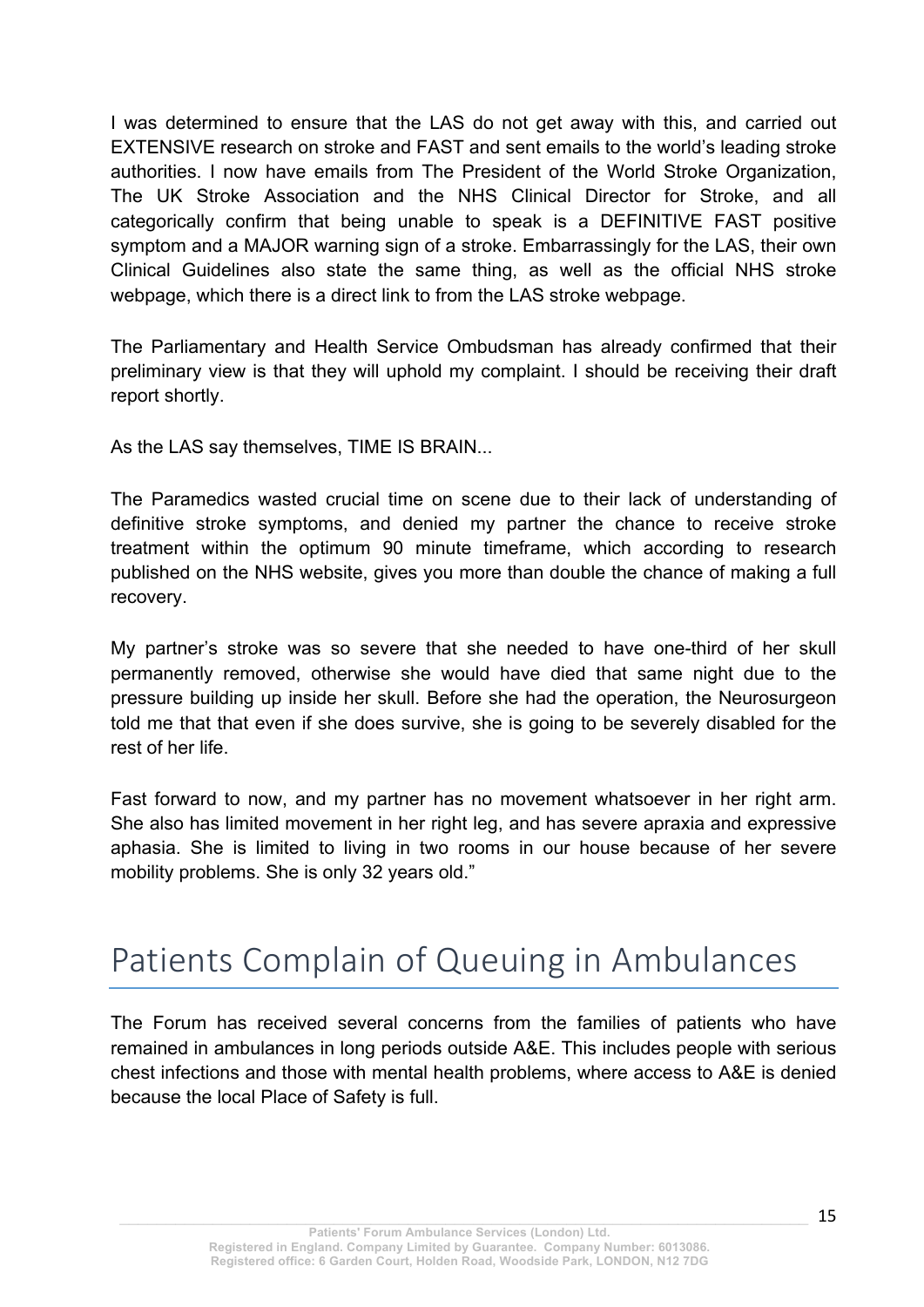We closely monitored hospital turnaround time throughout 2004-2005, using validated data provided by LAS and its commissioners. The data shows that in March 2015, there were a number of hospital A&Es, where ambulances waited for over an hour before the patient being cared for could be transferred to A&E clinical staff for emergency care:

#### **60 minute included the following hospitals:**

- Northwick Park 93 patients waited 60 minutes or more
- Princess Royal University Hospital 48 patients waited 60 minutes or more
- Queen Elizabeth Hospital 26 patients waited 60 minutes or more
- Barnet Hospital 24 patients waited 60 minutes or more

#### **30 minute waits for the same hospitals were:**

- Northwick Park 358 patients waited 30-60 minutes
- Princess Royal University Hospital 145 patients waited 30- 60 minutes
- Queen Elizabeth Hospital 81 patients waited 30-60
- Barnet Hospital 143 patients waited 30-60 minutes

#### **30 minute waits for other hospitals were:**

- Ealing Hospital 188 patients waited 30-60 minutes
- Hillingdon Hospital 199 patients waited 30- 60 minutes
- Royal Free Hospital –210 patients waited 30-60
- Queen's Hospital 248 patients waited 30-60 minutes
- St Georges 215 patients waited 30-60 minutes
- North Middlesex Hospital 112 patients waited 30- 60 minutes
- St Mary's Hospital 235 patients waited 30-60

In March 2015, 221patients across London waited for 60 minutes or more for emergency care in an ambulance outside A&E and 2661 patients waited more than 30 minutes.

All A&E hospital must investigate 60 minute plus waits as 'serious incidents', provide 'root cause analysis' of the reason for the long delay, and produce a plan of action to prevent recurrence of further long waits. The Forum has never been able to gain access to these reports.

Such long waits outside A&E are a major factor in reducing the effectiveness of emergency and urgent care and severely limit access to LAS services for patients' needs emergency and urgent care. While ambulances are queuing they cannot treat the next patient in need.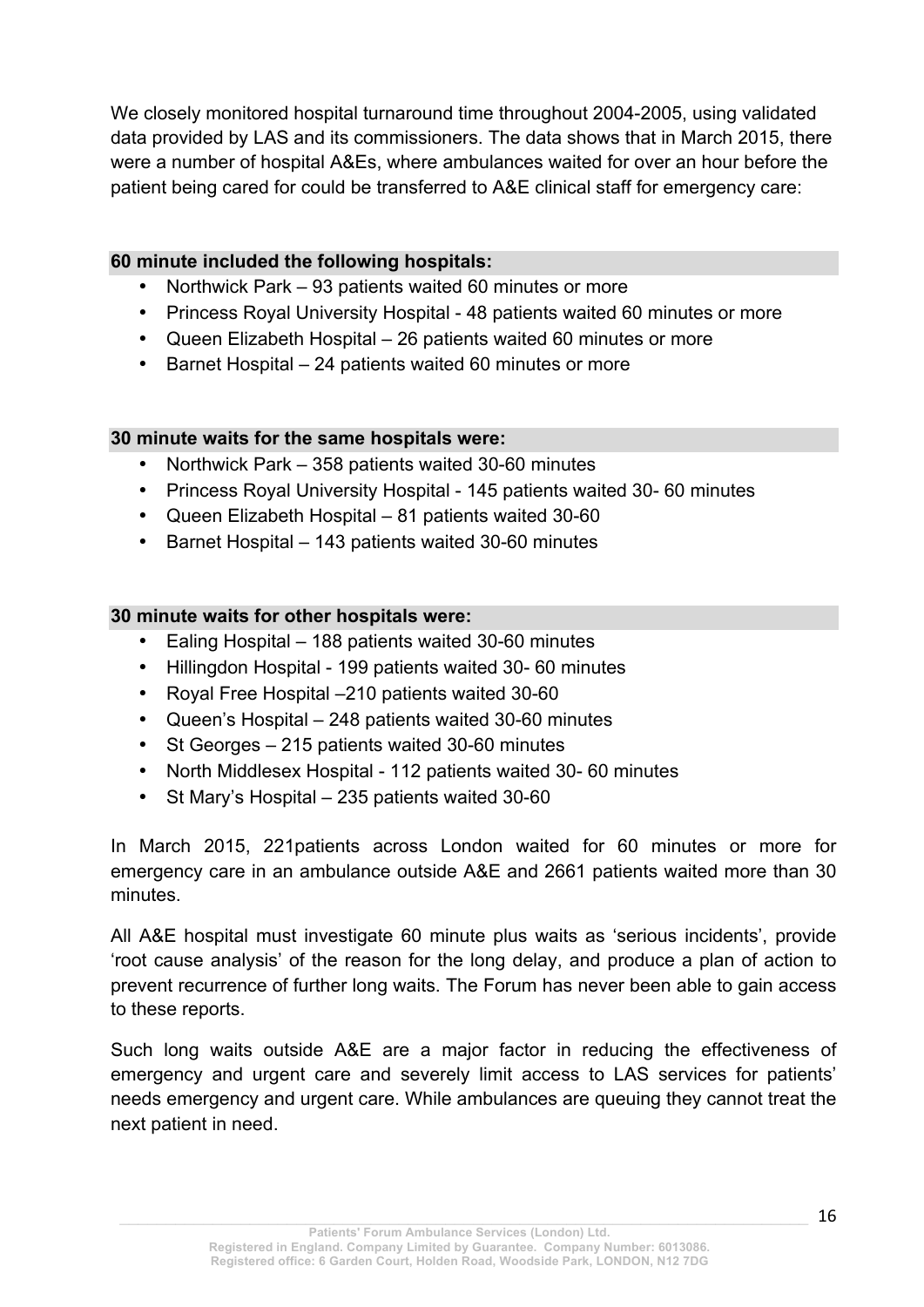**When an ambulance waits for more than one hour to handover a patient to the A&E clinical team, the hospital must investigate this delay as a Serious Incident (SI), but the Forum has never seen the outcome of any of these investigations.** 

**We hope that the CQC LAS inspection will use a whole system approach to this problem, in order to understand both the how these delays undermine the LAS duty to respond to seriously ill patients, and the 'crisis of access' in some hospitals causes several hundred very sick people every month, to wait in ambulances for long periods to get into their local A&E.**

**Urgent action is needed by CCG Commissioners, Monitor and NHS England in collaboration with affected hospital to eradicate all LAS waits outside A&E departments. This will free up between 1500 hours per month of access to emergency vehicles for critically ill patients requiring a Cat A response.**

**CCG must also ensure that the outcomes of Serious Incident investigations into one hour plus waits outside A&E, should be acted upon and placed in the public arena, so that the public can see what action is being taken.**

### Gaps between Shifts – Impact on Patient Care

The Forum observed that increases in activity in the evening sometimes coincided with shift changes that occur between 6.00pm -7.00pm, and which can have a particularly harmful impact on responses to Cat C calls. In response, the LAS and its Commissioners told us that they are carrying out a review of their capacity to respond to Cat A and Cat C calls, and that this review would include the impact of shift patterns on patient care and compliance with Cat A and Cat C targets.

#### **We remain concerned about the impact of shift changes on the ability of the LAS to respond adequately to patients in need of an urgent response.**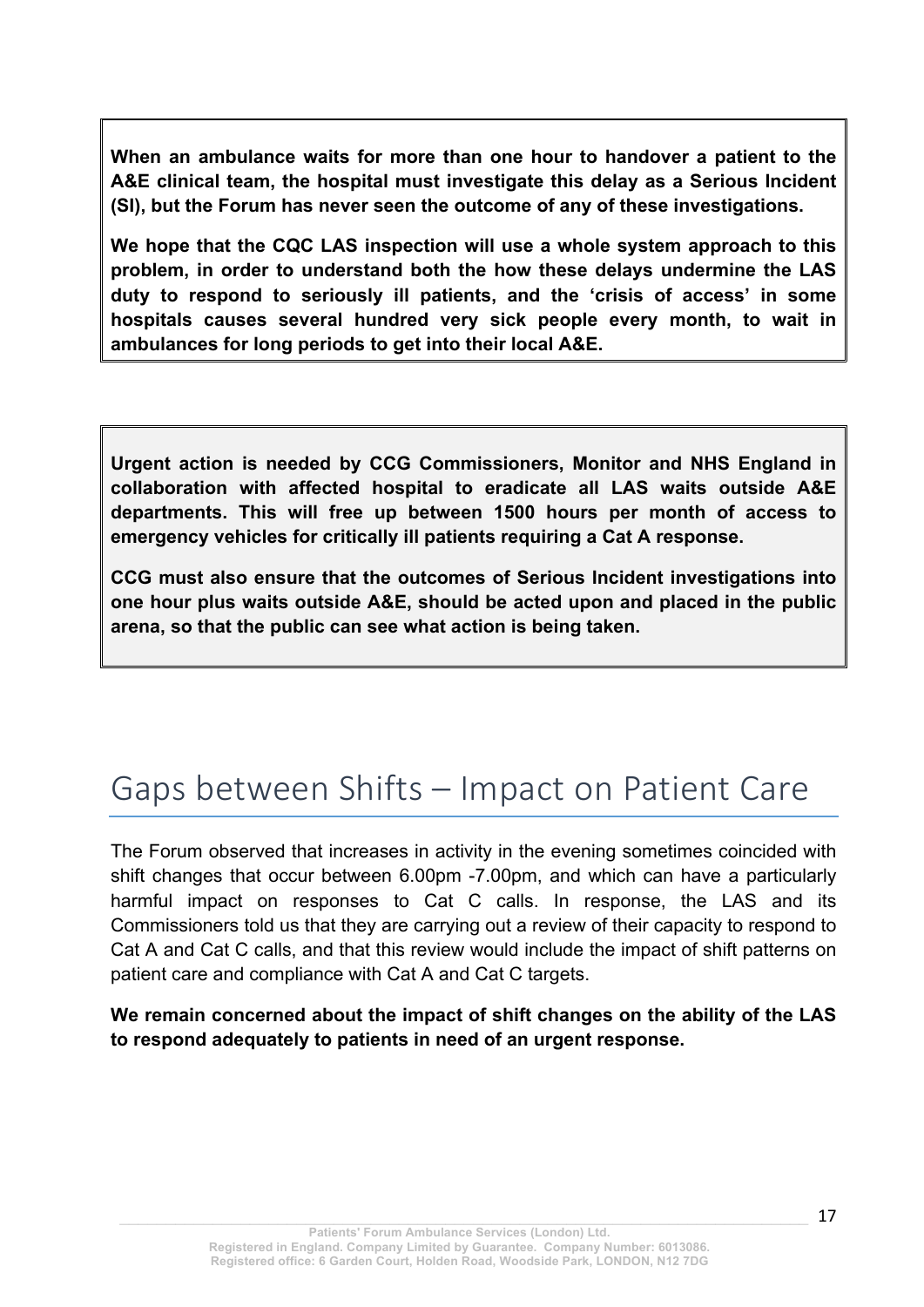### **Formal complaint made to the LAS**

This 90 year old lady, living on her own, dialled 999 to request an emergency ambulance at approximately 17.50 hrs. Despite Miss X being very elderly and frail and in pain, three further calls had to be made to the LAS to get help. The family was desperate for help and unsure how badly she was hurt. She was unable to raise herself, was incoherent and agitated.

It is unbelievable and appalling that no ambulance resource was provided until 19.30hrs that evening: 1 hour and 40 minutes after the call was made. The crew said that they had only come on duty at 15.00hrs and were located at Friern Barnet, therefore, could not answer the call earlier.

The crew was very professional and kind in the way they related to Miss X, but it is unacceptable that, despite the repeated requests for help, the LAS had no clinical staff available to provide care for a very vulnerable person. The call handlers said there were no ambulances and were unable to give any indication how much longer the family would have to wait. The family was asked continuously if she had deteriorated and replied that they did not have the clinical skills to respond adequately to that question and it was implied, therefore, that Miss X's situation was not an emergency.

The family did not know if she had a fracture. "Whilst I appreciate that a fall is not as serious as a heart attack or stroke, nevertheless if the LAS does not have the resources or humanity to provide a service for an elderly frail woman of 90, then your service is failing very seriously. You have a duty not just to provide a service within a reasonable time, but to provide on-going information which is accurate and provides reassurance. Miss X eventually arrived at the RFH casualty at 20.15 in a very distressed state. I believe that the LAS has seriously failed to provide reasonable and adequate care to Miss X<sup>"</sup>

**Action must be taken to stop vulnerable patients, who are in pain or who have fallen, having to wait long periods for an ambulance response.**

**Families should not have to make repeated calls to the LAS to get help – to the affected patients and their families, these delays suggest a major breakdown in care provision. Alternative pathways of care must be available in these cases.**

**The organisation of shift patterns that leads to low front line capacity at critical times in the day must be immediately reformed.** 

**Action is needed to ensure that patients waiting for a Cat C response, who are frail, in pain, in an exposed place or vulnerable in other ways, must not be forced to make repeated calls to the LAS.**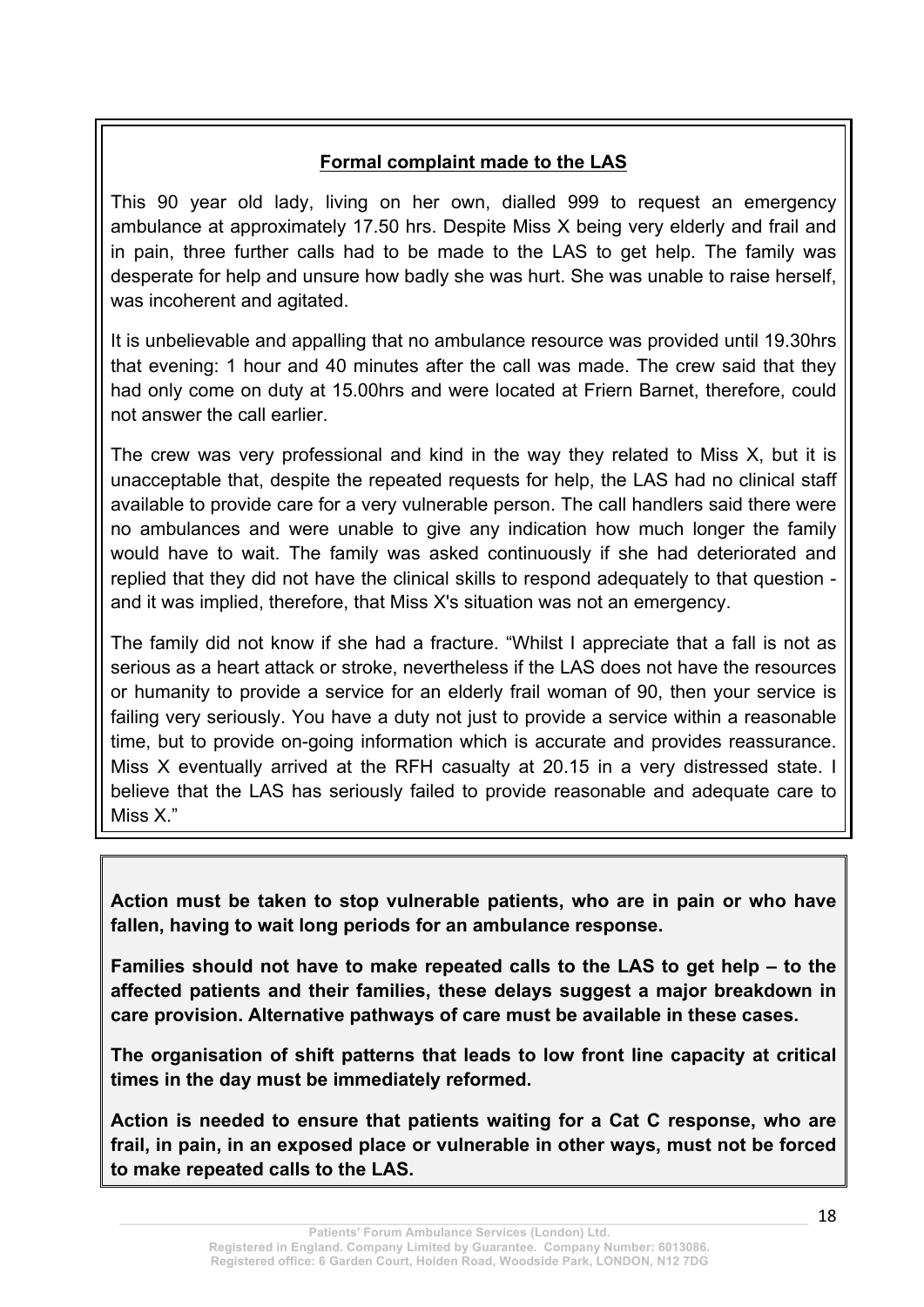**Where there is a delay, Emergency Operations Centre staff must keep up live, proactive, professional communications with the patient/carer/family, and ensure that they provide advice, reassurance, alleviate distress and communicate effectively in a way that is understood by the patient.** 

### Complaints about Attitude and behaviour

The Forum has been concerned about the number of complaints from patients about the attitude and behaviour of front-line staff. There are about 20 such complaints each month. We have been particularly interested to know if any link has been demonstrated between length of shift and the point of the shift when the incident occurs.

The LAS told us that there has not been any systemic analysis, but would support research into the impact of working patterns on complaints type and frequency. We have asked if CARU will carry out this research (Clinical Audit and Research Unit). They also told us:

"Sometimes complaints about staff being intimidating or aggressive are where the staff has deemed it appropriate to be assertive - for example to persuade a patient to control their breathing in the event of an anxiety attack. More often the complaint is about the staff presenting as seemingly uninterested/unsympathetic." *Response from the LAS*

We asked the CQC, at our Public meeting on 13 May, if it would look at data on attitude and behaviour complaints over a number of years. The CQC told the Forum that it would only look at data for the current year. We believe this denies the inspectorate the ability to:

- (a) Look at trends to see if anything has changed and been learned from complaints,
- (b) Denies the CQC the opportunity to assess whether lessons are learned from Sis or complaints and to see if there are trends.

We should also like to see a more proactive system for collecting information from patients about their experience of the LAS. The only system is the 'Friends and Family Test' that is useless as a means of collecting genuine comment on services.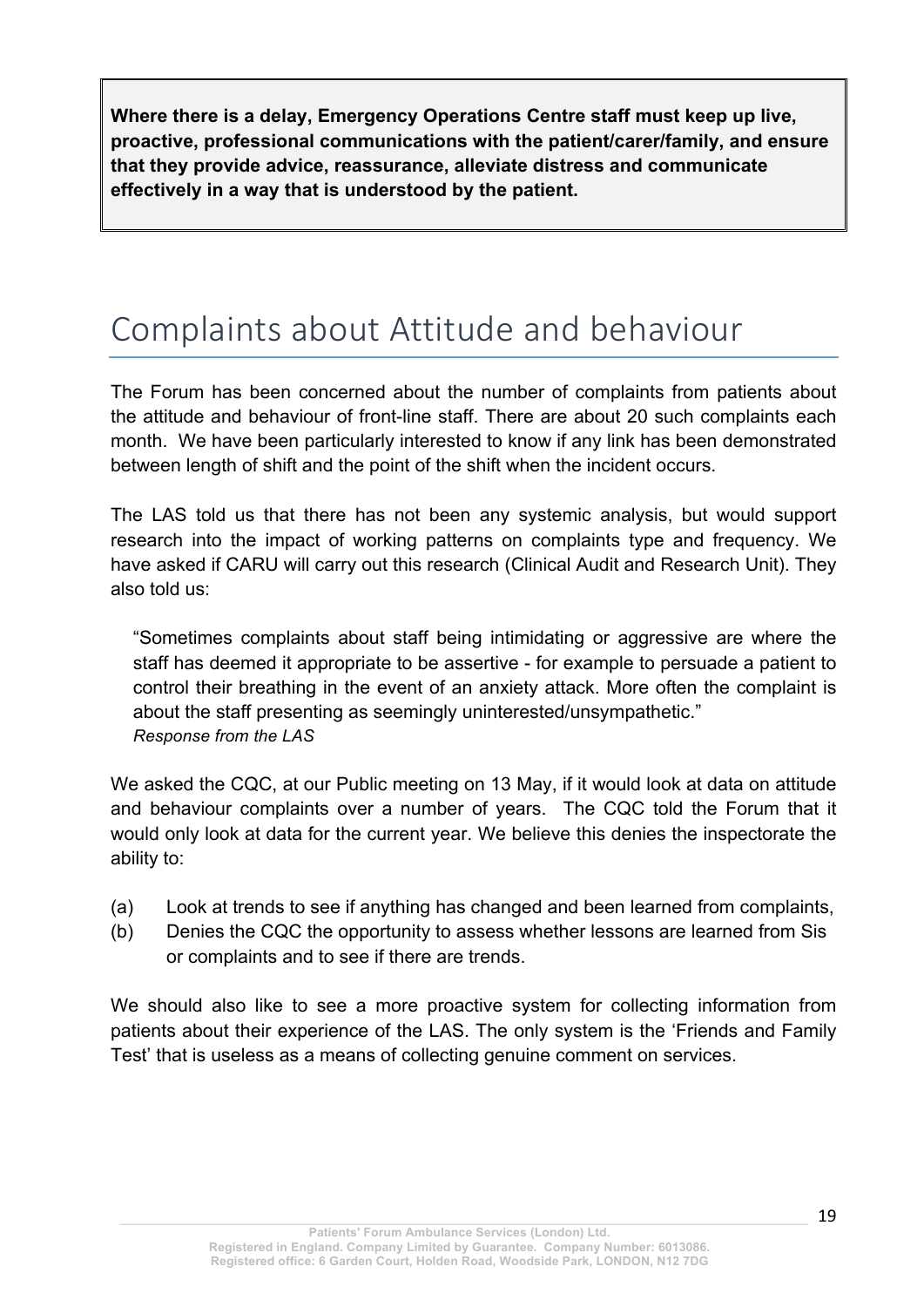#### **LAS conduct and behaviour complaints: 2014-15**

| Apr |    | May   June   July |    |      |            |    |     |    |      |    | Aug Sept Oct Nov Dec Jan Feb Total |
|-----|----|-------------------|----|------|------------|----|-----|----|------|----|------------------------------------|
| 20  | 22 | 16                | 27 | l 18 | $\vert$ 23 | 33 | 137 | 19 | ∥ 32 | 25 | 272                                |

**CARU should be commissioned by the LAS to examine date held by the LAS Complaints Department, to look for significant links between 'attitude and behaviour' complaints, and the location of the point on the ambulance clinician's shift that the event took place, and to look for other recurring complaints in order to determine what, if anything, has been learned.**

**The LAS must ensure that evidence is sought on the effectiveness of Appraisals for staff, following 'attitude and behaviour' complaints against them.**

**The CQC should examine at least 3 years of complaints' data, to see if learning from complaints has been integrated into the Governance structure of the LAS.**

### Concerns about Infection Control – Multi-Use of Blankets

The LAS has a very effective infection control lead and a Committee - 'Infection Prevention and Control' - which is attended by a Forum representative.

However, it was established many years ago that the use of blankets for more than one patient being cared for by LAS clinicians was not acceptable. Dame Sally Davies, Chief Medical Officer, wrote to the Forum in **2011** confirming that re-use of blankets for patients is always unacceptable. The Forum has consistently raised this issue with the LAS, but has never received a satisfactory answer. The multiple 'use' of single blankets for many patients continues.

We were told that the LAS would implement a major project to totally change the way in which blankets are 'managed' by the LAS. But our intelligence from front-line staff is that multiple blanket use continues.

**The LAS must ensure that multiple blanket use stops immediately. It is a potentially serious cause of cross infection.**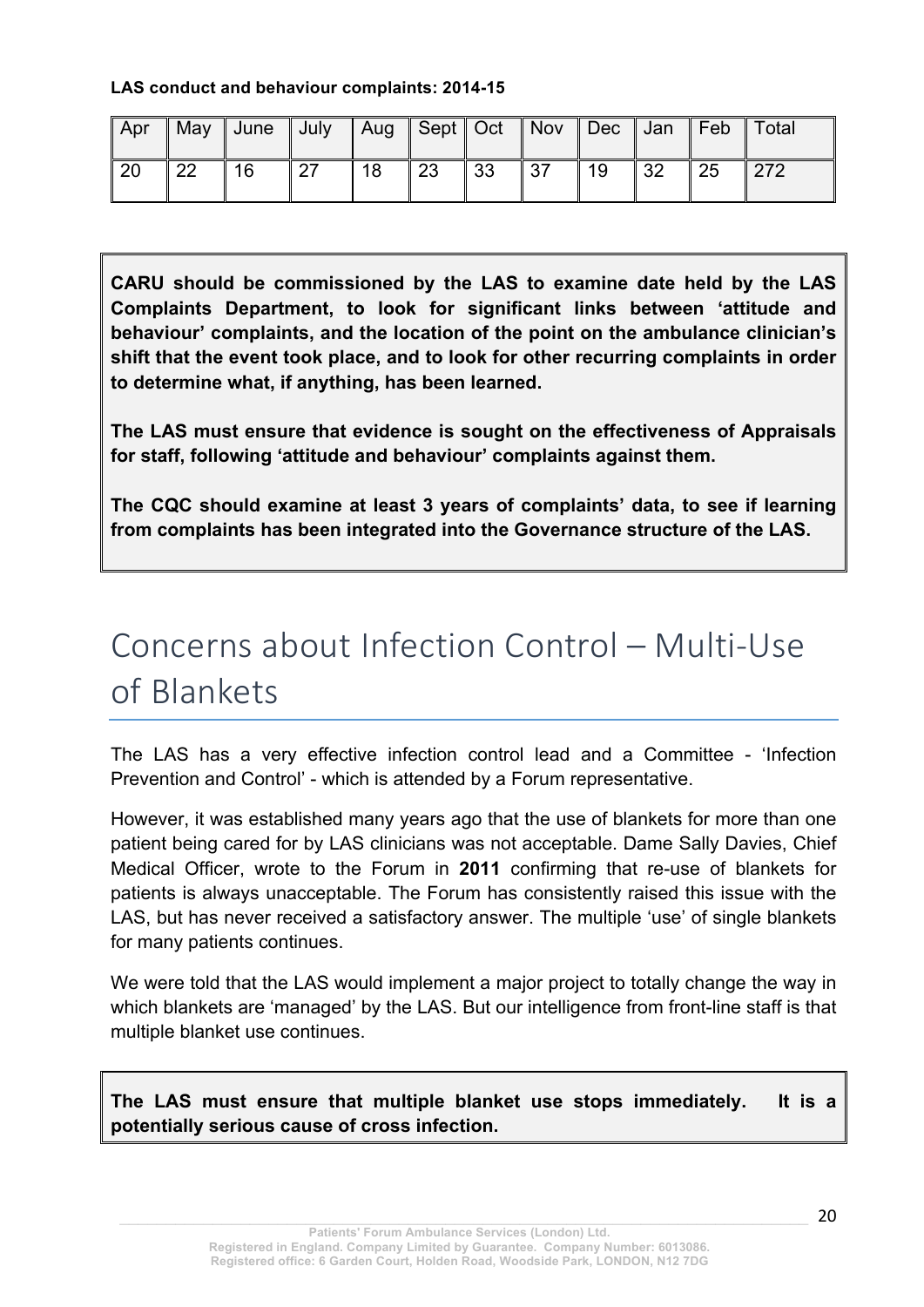### LAS High Risk Register - (Location Alerts Register)

For many years, the LAS has operated a High Risk Register (now called the Location Alerts Register), to warn paramedics of possible risks of violence or abuse on entering certain premises. As a consequence, in some cases paramedics wait outside a house to which they have been called to attend to a medical emergency, until the Police arrive to assist them.

The Register is a list of addresses where there has been an incident involving LAS staff, or the Police. The consequence of an address being on the Risk Register is that, in the past, LAS crews would not enter the premises unless the Police was present. In some cases, crews responding to Cat A calls (life threatened patients) have waited 'round the corner' until the Police arrive to accompany them into the house or flat.

The Register is not 'person' specific**,** so all residents in a house on the Register may have to wait for emergency treatment until the Police arrive. This has led to tragedies and two Serious Incident investigations. The Forum had a number of discussions with the LAS on this issue and raised questions at the LAS Board Meeting. The following issues cause the Forum most concern:

- 1) Historical addresses are on a Register because of a past event, but there is not necessarily a reasonable evidence base for their inclusion on the current Register.
- 2) There does not appear to be a reasonable process of audit to determine whether a person or persons who either committed a crime or acted in a threatening way, actually still live(s) at the address.
- 3) The process of determining whether any person who lives at an address has any objection to the house remaining on the Register is flawed, because in a multiple occupation house it is possible that nobody will open the LAS inquiry letter, or a disinterested person may open the letter and do nothing.
- 4) Without appropriate audit and communication, the past violent or threatening actions of one person, who may or may not still live in the house, could potentially result in a person who has suffered a heart attack or stroke, not receiving appropriate care within the prescribed time, eg: eight minutes for a heart attack, serious trauma or stroke.
- 5) The civil liberties of a large number of people could be affected by the denial of medical care in an emergency, because some multi-occupied houses in London may have between 10 - 20 residents, none of whom is aware of the house's entry on the Register, or that an incident has happened in the past.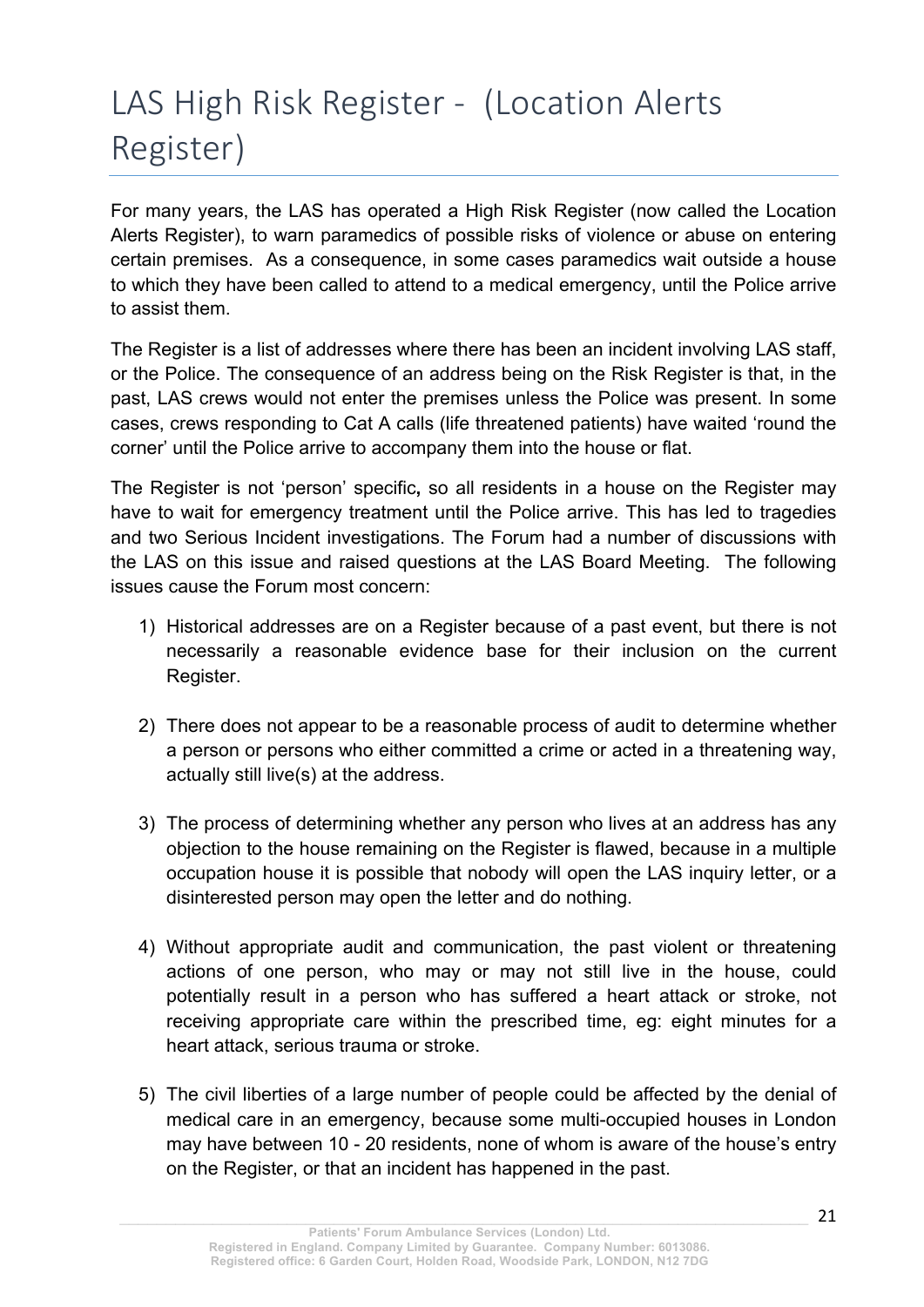6) The new system requires a Risk Assessment to be carried out by paramedics before entry into the premises. We have no idea how effective this system will be - especially as, if the Police are called - they are not obliged to arrive within any mandatory time.

### Bariatric Care

The care of bariatric patients can be very undignified and cause considerable anxiety for both patient, family and ambulance clinical staff. Transportation of patient from his/her home to hospital can be complex and hazardous for both the patient and clinical staff. Specially designed lifting equipment is essential to carry the patient to the ambulance, and specialised training is essential to reduce the risk to the patient and to the clinician.

Appropriate procedures and equipment to provide the best care to bariatric patients is not always available. A member of the Forum has described delays with the provision of care for patients who are heavy and require special equipment and ambulances.

PTS (Patient Transport Service) vehicles may be used to transport bariatric patients, but out-of-hours private vehicles are used. Specialised HART vehicles may also be used for heavier patients. The newest range of LAS ambulances have a trolley bed that is capable of carrying patients weighing up to 50 stone.

The Forum has discussed with the LAS the approach used by staff in the EOC in the assessment of needs of heavier patients, eg: whether questions about weight were asked during initial telephone triage stage in order to ensure that the right resource was supplied. We also raised questions about the problems at weekends, when bariatric vehicles need to be obtained through a private provider.

**The LAS told us that: "The issue of the patient's weight is not a question that is asked during emergency clinical triage. The LAS needs to ensure that every patient receives exactly the same initial response. If, once on scene, the clinician feels additional resources / equipment is needed, this is then requested through the Emergency Operations Centre. A few patients have patient specific protocols which alert the LAS to their medical condition".** 

**In view of the risks associated with care and transport of bariatric patients, we should welcome the CQCs evaluation of the effectiveness of these procedures, as part of the inspection of the LAS. The importance of hearing the voices of users of bariatric care would be a valuable component of the inspection.** 

**See:** Hignett, S. & Griffiths, P. (2009) Manual handling risks in the bariatric patient pathways in acute, community and ambulance care and treatment. J.Prev, Assess &Rehabilitation. 33, 2,175-180. **http://ncbi.nlm.nih.gov/pubmed/19713627**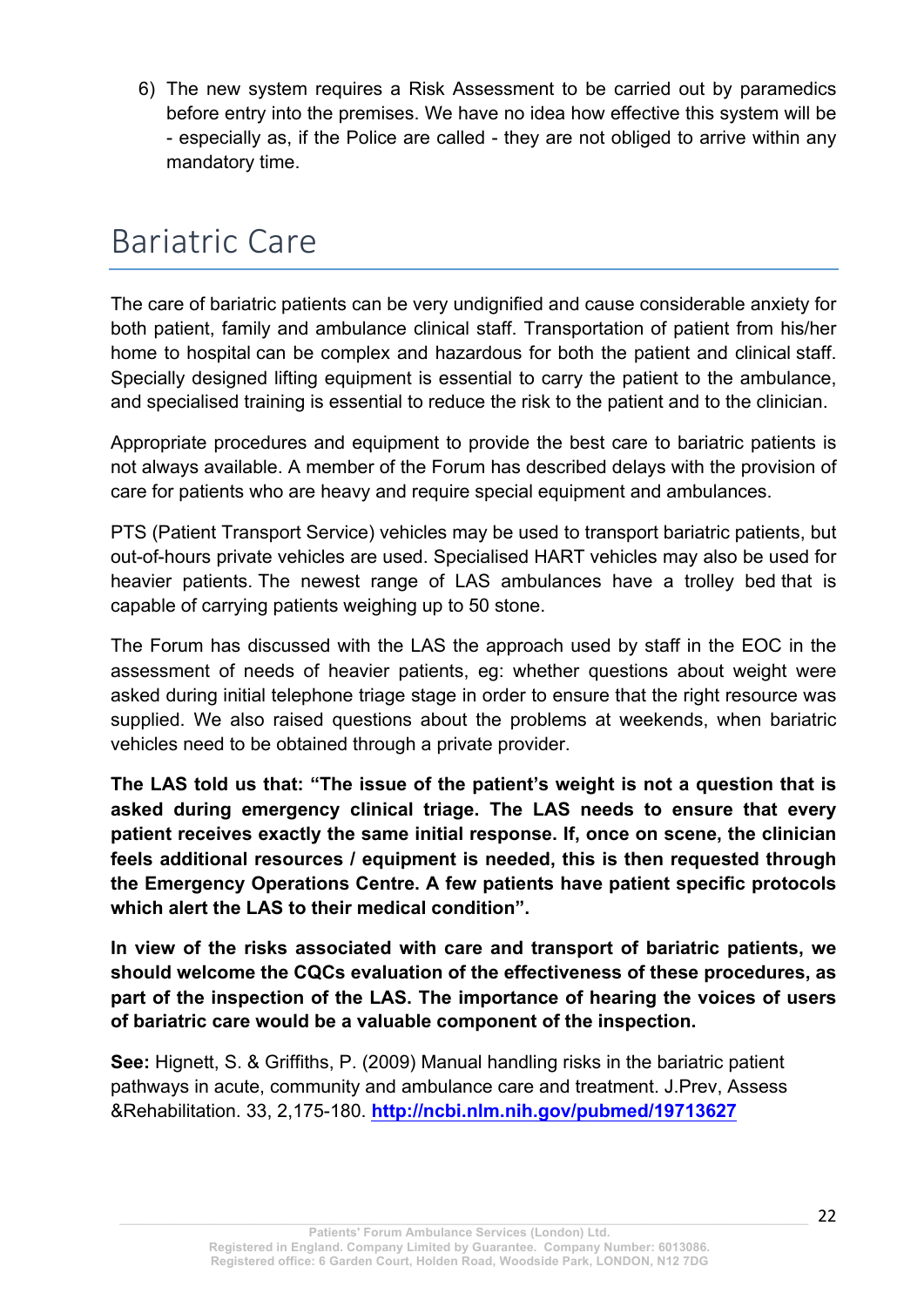### Care of People in a Mental Health Crisis

The Forum is an active member in the LAS Mental Health Committee and welcomes the development of services that are more sensitive to the needs of users of mental health services. The employment of mental health nurses in the Clinical Support Desk is an important step forward, and this is complemented with the training of front-line staff in mental health care, although a great deal more needs to be done to ensure that all front-line staff is adequately trained in mental health care.

In a Forum Meeting with users of mental health services, the following issues were identified:

- LAS services are very variable for people in a mental health crisis.
- Patients sometimes encounter ambulance staff and hospital A&E staff that do not treat them sensitively, or show a professional level of understanding of their needs.
- No specialist mental health teams in the LAS on the front-line (but there are now 3 MH specialist nurses in the Clinical Hub).
- Many hospital A&Es do not have specialist mental health teams 24/7, making effective clinical handover difficult.
- Inappropriate use of restraint and sometimes transport in Police vehicles.
- A&E staff sometimes turn away ambulances with patients that are 'mental health emergencies' - and patients may be driven to several A&E Departments until accepted.
- Services for patients with both mental health and learning problems, found it difficult to access appropriate emergency care.

•

**We should like to see action taken to improve care data in the following areas, and hope that the CQC will consider these issues during their inspection:**

**Data on the following issues:**

- o **Long delays – sometimes of several hours – when LAS crews are attempting to find a 'place of safety' for a person with severe mental health problems who has been sectioned under the MHA.**
- o **Delays in handing over patients with severe mental illness to London A&E departments because of A&E capacity problems.**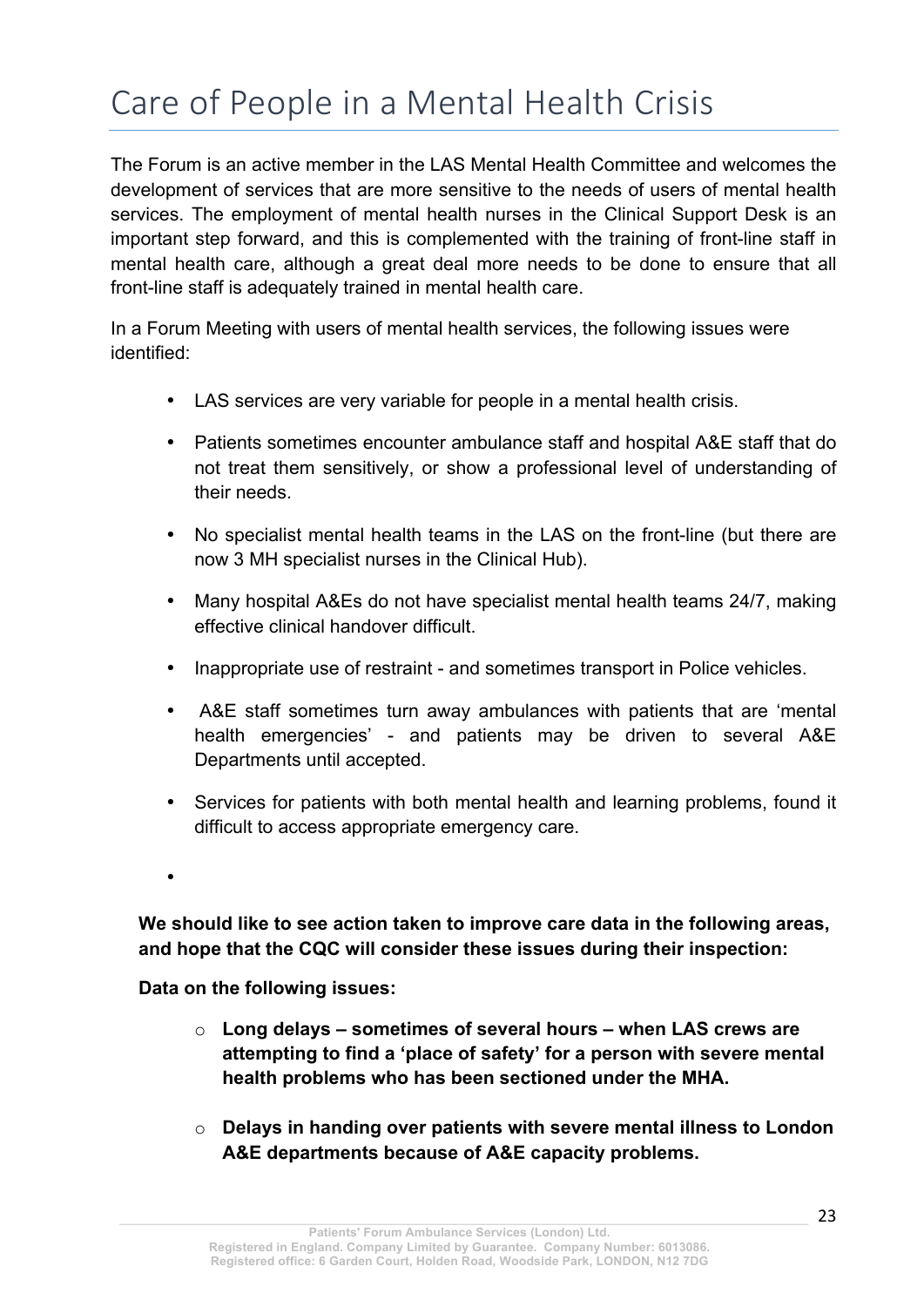- o **Handover to A&E data showing waits of over 30 minutes and over one hour for patients with a mental health diagnosis.**
- o **The percentage of LAS clinicians who have received advanced training in the assessment and clinical care of patients with mental health problems.**

**The LAS Commissioners told the Forum that it did not have specific mental health KPIs (Key Performance Indicators) within the contract, and that all performance standards are applied equitably across all illness types.** 

**The development of outreach teams of paramedics that specialise in the care of patients with a mental health diagnosis - (see the Independent Commission Report on Mental Health and Policing chaired by Lord Adebowale).**

**The development by the LAS of specialised care pathways for patients that have both learning disabilities and a mental health diagnosis.**

### End of Life Care

### Advance Care Plans (ACP), End of Life Care (EoLC), CoOrdinate My Care (CmC).

#### **This issue has been prioritised as a CQUIN by LAS Commissioners for 2015-2016.**

We asked the LAS how the wishes of people who have a terminal illness or who are close to death, are communicated to LAS clinical staff. One of the issues of concern is how paramedics and A&E Departments know that a patient has an Advance Care Plan (ACP), and whether Command Point (the LAS emergency control system) will make it easier to communicate this information at the critical time.

The system used by the End of Life Care (EoLC) networks to register ACPs in London, is called CoOrdinate My Care (CmC). Whenever a new patient is entered on the system, it sends an automatic e-mail and the LAS flag the address. The patient numbers are low at the moment - approximately 1,000 (but may well rise to between 57K and 60K).

The LAS is trying to devise a system that does one of two things:

A) CmC automatically flags the address for the LAS, but progress will be slow as the CmC system is a London-wide system, and will be used by hundreds of clinicians.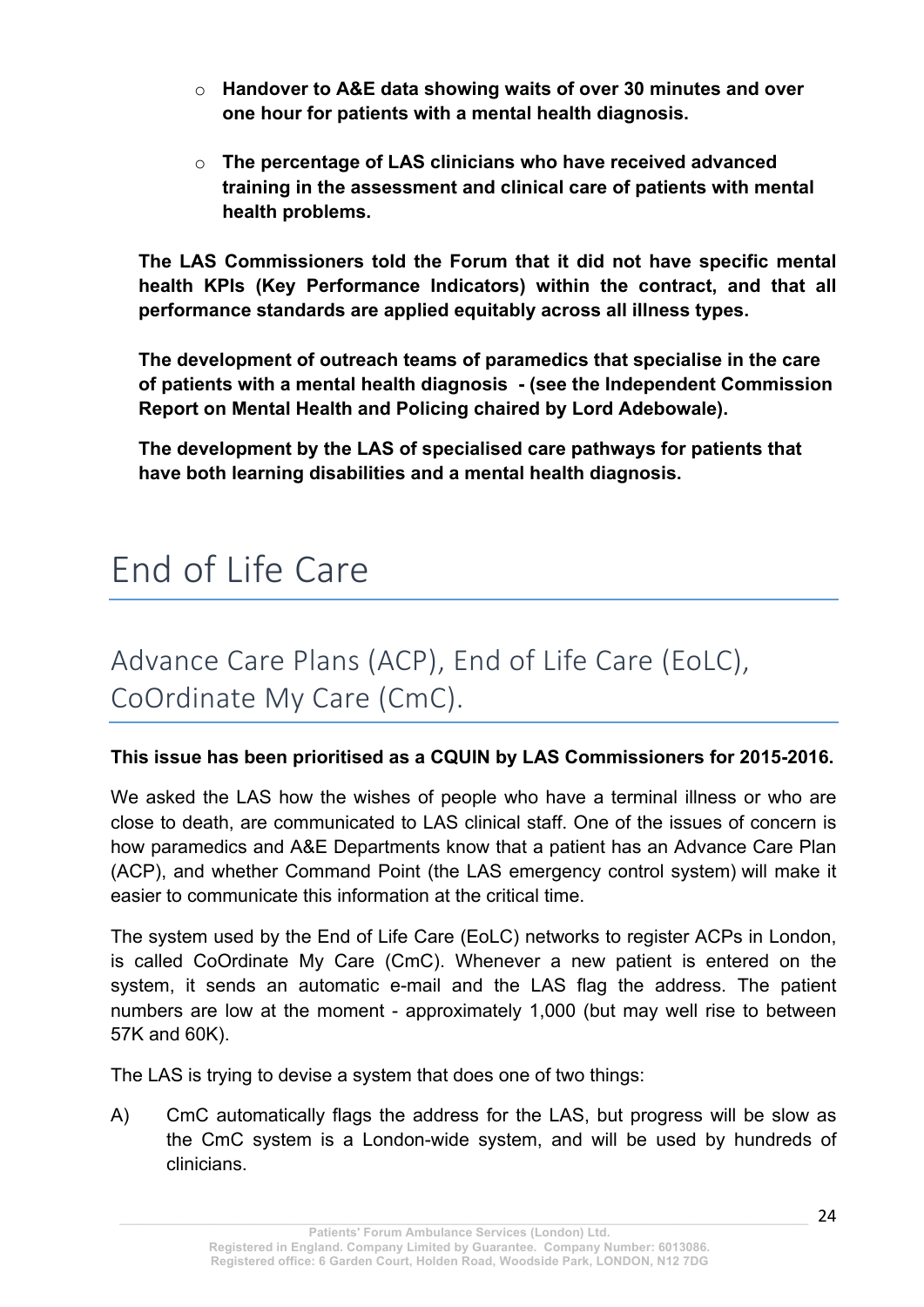B) Alternatively, the LAS will cease to flag addresses, but ensure the staff is always alert to the possibility that the patient has an ACP. This would require significant levels of training. If a crew is presented with a valid Advance Decision, or DNACPR (Do Not Attempt Cardiopulmonary Resuscitation) form, it will attempt to follow it, but families can very often change their minds at the last minute.

#### **The LAS told us that:**

- 1) CoOrdinate My Care (CmC) is being rolled out across London, and is funded for the next couple of years by NHS England.
- 2) The LAS Information Technology Department is working with CmC to identify CmC patients should they dial 999 for assistance. Addresses may not be flagged in the first instance. A Request for Change to the Command Point system has been submitted to develop automatic flagging of CmC calls.

### **We suggest that the CQC examines the LAS achievements in relation to:**

- **\* Evidence of compliance with Advance Care Plans by the LAS**
- **\* Evidence of continuous training and updating of front-line LAS staff t throughout 2015 – 2016, and beyond.**

### Equality and Inclusion

Equality and Inclusion in the NHS is essential to delivering effective health care. The social context of London and the UK is changing, making these key principles even more important. We believe that workforce diversity brings many positive insights, skills, provides insight into cultural needs and makes a wider range of languages available for more effective communication during clinical engagement between staff and patients.

The Forum has tried to play an active part in the work of LAS in this area, which is essentially fragmented across the organization. A member of the Forum attends the Equality and Inclusion Steering Group which has made impressive progress in shaping the LAS to become a more a aware employer and service provider to gay, lesbian, bisexual and trans-sexual people. But there are many gaps in the delivery of successful equality and diversity management and services.

We believe there is a great deal to improve - for example in relation to many of the 'protected categories' and in important areas of direct service delivery. A comprehensive approach to equality and diversity is fundamental to good service delivery and includes learning from service users and constructively dealing with complaints.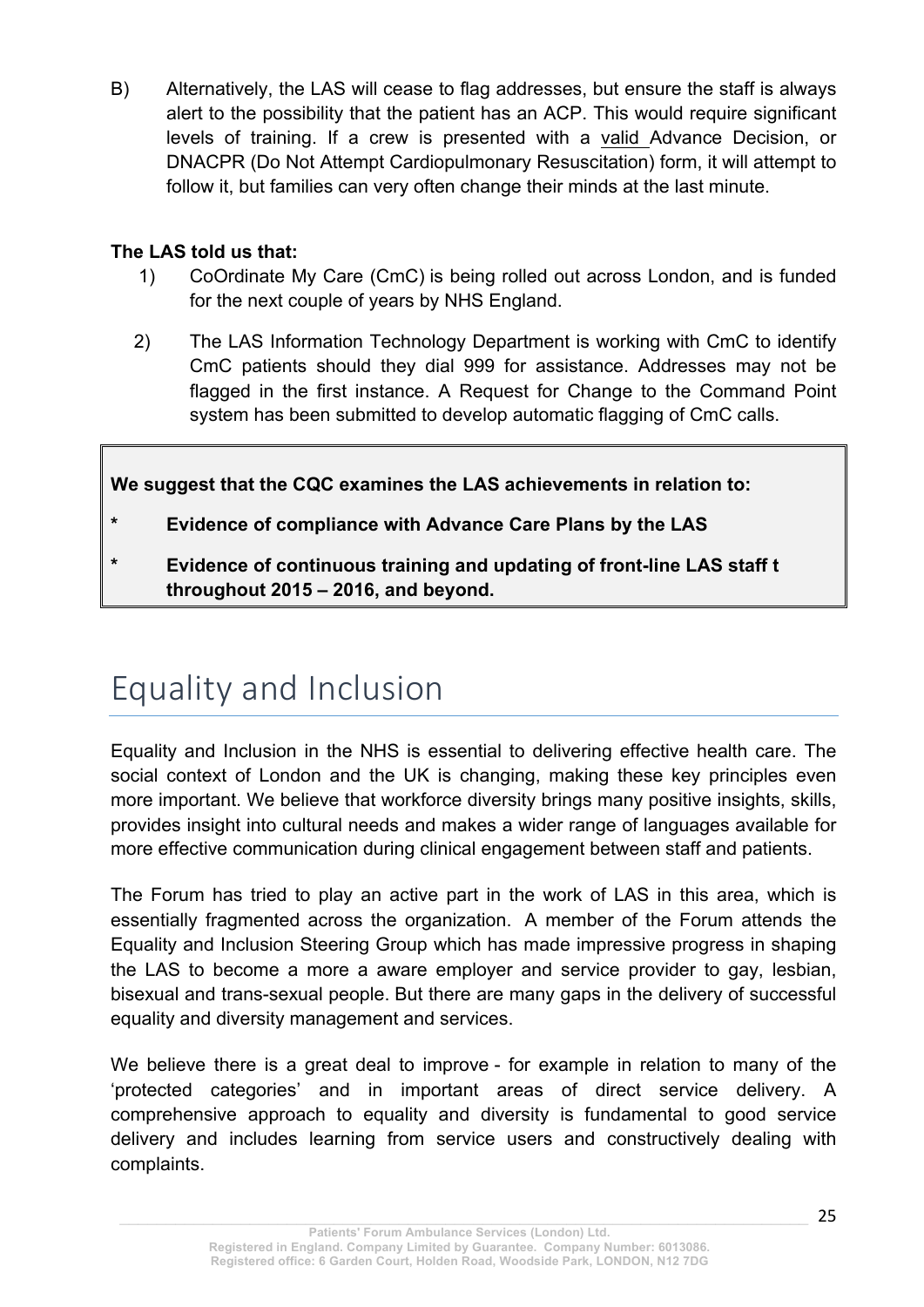#### **A) Employment of BME Staff on the Front Line and in Management**

The LAS is not doing enough to ensure that the percentage of paramedics it employs from BME communities reflects the diversity of London's population, eg: over the period 2004 – 2014, the percentage of front-line paramedics from BME communities has increased from 3.54 - 5.0%.

We applaud the high ratings achieved by the LAS in the Stonewall Diversity Champions ratings, but do not believe this equates with protecting and supporting many or most of the people to whom the other 'protected categories' apply.

The Forum believes that the following measures would assist this process:

- More representative Directors on the LAS Board, Senior Managers, and HQ staff at all levels, to help the LAS be seen as a more equal and inclusive service provider and employer.
- Full implementation of the refreshed EDS (NHS Equality and Diversity System - EDS2) and the NHS Workforce Race Equality Standard (WRES)
- Development of the LAS Equality and Inclusion Strategy to include all protected categories in the short and long term overseen by the Equality and Inclusion Steering Committee.

#### **B) Composition of the LAS Board**

The LAS Board has consistently failed to ensure that its membership reflects the diversity of London. After Murziline Parchment left the LAS Board as a Non-Executive Director at the end of 2012, all members of the Board are now white.

#### **C) Equality Goals**

The LAS should have specific and current plans to address their equality responsibilities across the 'protected characteristics' – ie: a list of key goals in each area, time scales, feedback from staff and patients, data which can be demonstrated and is in the public domain.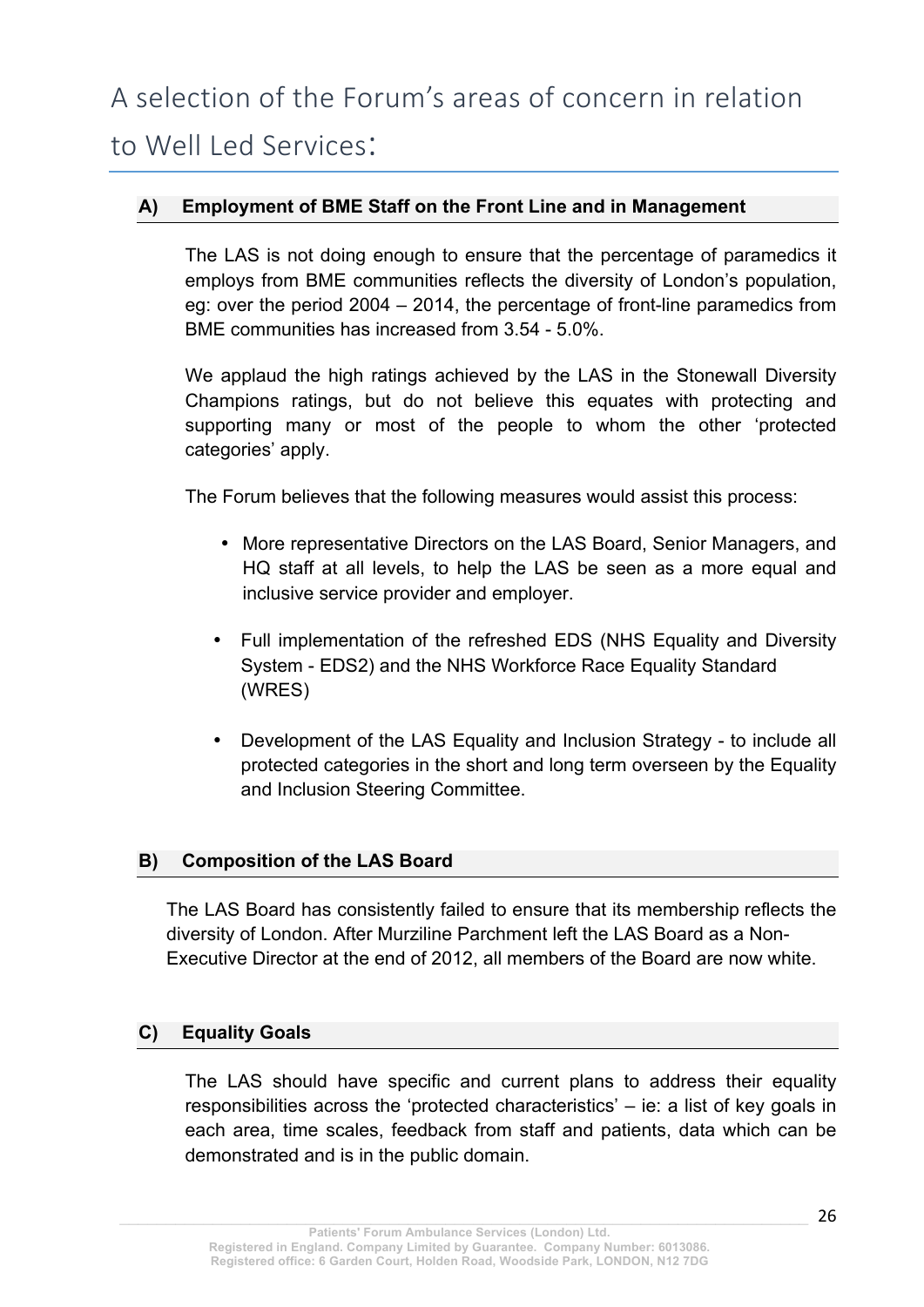**The CQC may wish to enquire whether: "All protected characteristics are included in LAS equality goals, how they measure their achievements and whether all equalities data is in the public domain". The feedback we get from patients and staff suggests significant gaps in achievements in relation to most protected characteristics.**

#### **D) Collecting Diversity Data from People who make Complaints**

There is currently no functioning system to collect diversity data from people who make complaints. Data is collected from PRFs relating to the patient who is at the centre of the complaint, but it is not generally believed that this data is accurate. There is a reluctance to request this data from complainants.

### Involvement in LAS Board Meetings

Forum attendance at LAS Board Meeting is by rotation of Forum Executive Committee members. The Forum submits questions to Board Meetings at each meeting - and replies to the Forum's questions are published in the Minutes of Board Meetings.

Richard Hunt, Chair of the LAS, stated: "I will ensure that in the review of Minutes at the meetings and any Matters Arising, that the response to questions, both from the Patients' Forum, and more generally the public, are specifically highlighted."

### Patient Cases Presented to the LAS Board

The Forum is very supportive of the LAS Board's decision to invite patients and carers who have experience of LAS services - to speak at public Board Meetings about their experiences. We asked Richard Hunt, Chair of the LAS Board, to provide evidence that patients' stories, presented to the Trust Board, have demonstrable outcomes in terms of improved services for patients.

He responded as follows:

 "We will ensure that any follow-up to the patient's story is clearly identified, along with 'minuted' comments. I will ask Steve Lennox, Director of Health Promotion and Quality, to prove a six-monthly review of the patient stories, together with any follow-up action requested by the Board. That said, it may well be that there is no follow-up action and that the 'story' was just for Board information, as part of general Governance".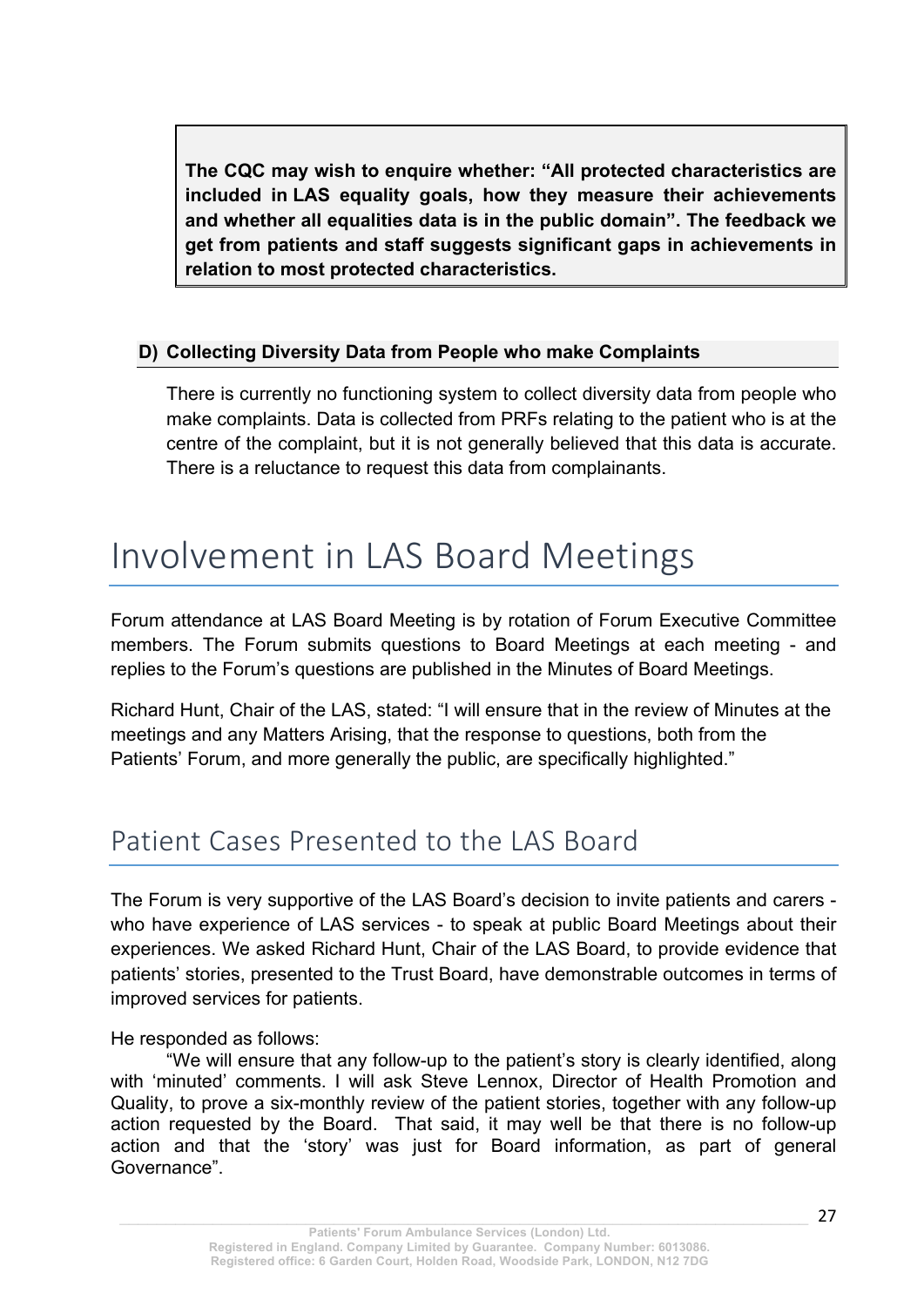### Forum's Contribution to the LAS Quality Account - 2014

**\_\_\_\_\_\_\_\_\_\_\_\_\_\_\_\_\_\_\_\_\_\_\_\_\_\_\_\_\_\_\_\_\_\_\_\_\_\_\_\_\_\_\_\_\_\_\_\_\_\_\_\_\_\_\_\_\_\_\_\_\_\_\_\_\_\_\_**

We present below our contribution to the LAS's Quality Improvement Priorities for the Quality Account.

The Patients' Forum values continuous engagement between the LAS, in relation to many aspects of LAS performance and clinical care. This engagement takes places at the nine internal LAS Committees that the Forum contributes to. We also actively contribute to Trust Board Meetings, though the submission of key questions about the strategic and policy direction of the LAS. Forum members regularly engage with leaders of the LAS though meetings with the Chair, Chief Executive, Directors, the Head of Patient & Public Involvement and Public Education. Senior LAS colleagues regularly present to monthly Forum Meetings.

#### **1) Patient Safety Should be the Highest Priority for the LAS**

Providing the safest and most effective care for patients should be the highest priority for the LAS. Reporting, investigating and learning from patients safety incidents must be fundamental to ensuring patient are safe. Patients must always be told when they have been harmed due to clinical errors. The LAS should ensure that all ambulances and equipment are clean and sterile; shortfalls in infection control are taken seriously and acted upon; all clinical equipment is available when needed, intact and up to date.

**WE RECOMMEND that the LAS publishes in the public arena the outcome of all Serious Incidents investigated, with evidence demonstrating enduring improvements to service quality and safety, and evidence of staff and organisational learning.**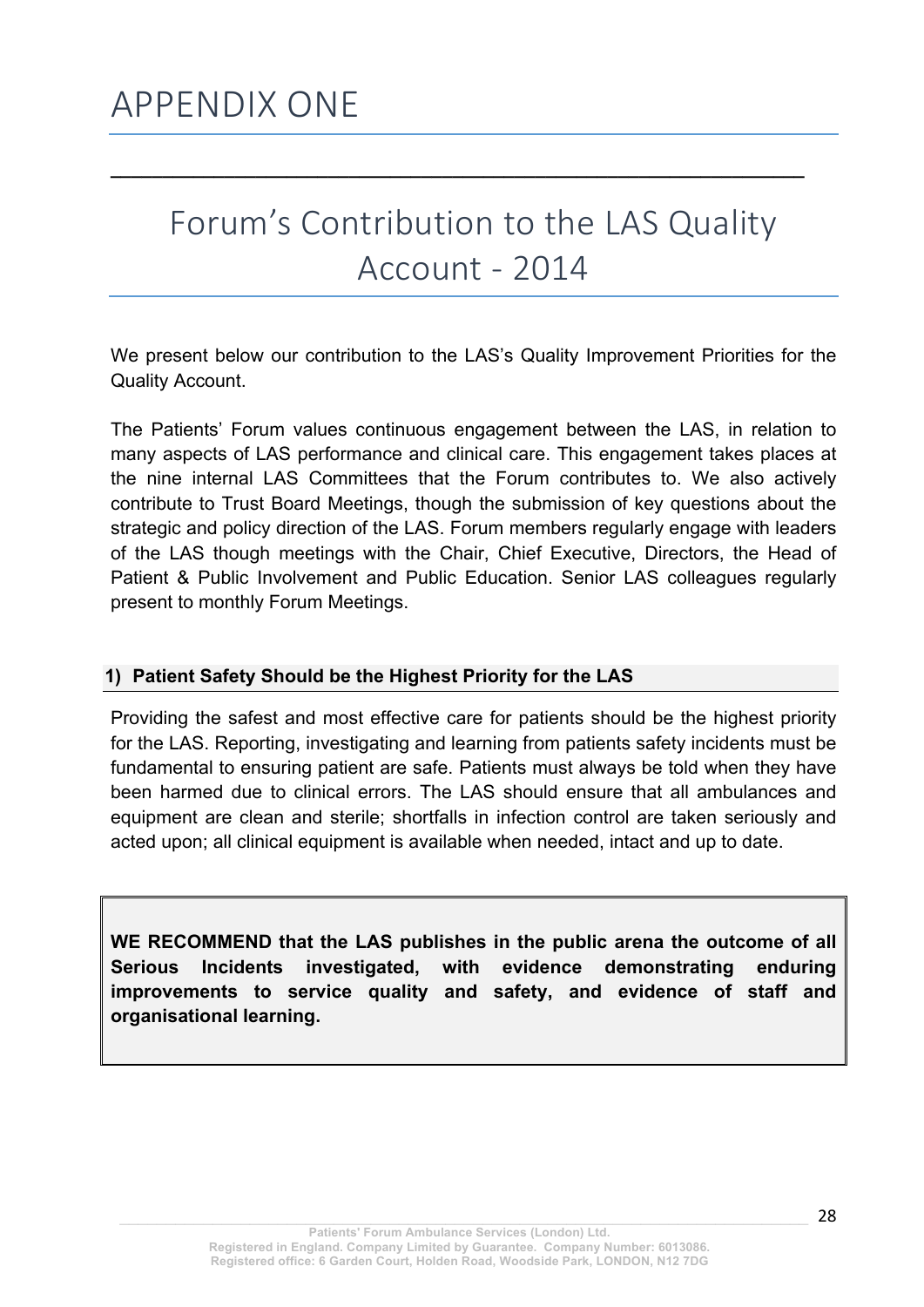#### **2) Pre-Hospital Dementia Care must be Transformed**

The LAS should develop clear and effective dementia pathways with the LAS Commissioners (CCGs), acute hospitals and - where possible - community care professionals, to ensure 'right care first time' for patients with dementia and cognitive impairment. LAS should continue the development of its Clinical Support Desk, to ensure its capacity and expertise to advise clinical staff on meeting the needs of people with dementia ... especially with regard to assessing cognitive impairment and pain.

**WE RECOMMEND the LAS should produce evidence to demonstrate that the front-line staff has continuous education and training in this area. This should include access to Health Education England training resources.** 

**See also section on mental health (4) below. Access to appropriate care pathways for patient with cognitive impairment must become fundamental to providing right care, first time.** 

### **3. Patients who Fall should Always Receive Integrated Care**

When patients fall and do not require access to hospital acute care, paramedics should have direct access to local Falls Teams, in order to ensure expert clinical advice and care for these patients and avoid inappropriate transfers to A&E.

**WE RECOMMEND that the LAS ensures that care for people who have fallen is provided within appropriate timescales, and includes agreed care pathways and integrated care plans, with clear governance mechanisms to ensure care plans are fully implemented, and to enable appropriate access to services and demonstrate clear outcomes for the patient.**

#### **4. Care for People in a Mental Health Crisis must be Transformed**

Considerable progress has been made, by the LAS, in the prioritisation of care for people with mental health problems. E-learning approaches have been adopted for training of staff, work is developing with mental health Trusts to develop mental health pathways - and the Chief Executive is providing leadership by Chairing the LAS Mental Health Committee.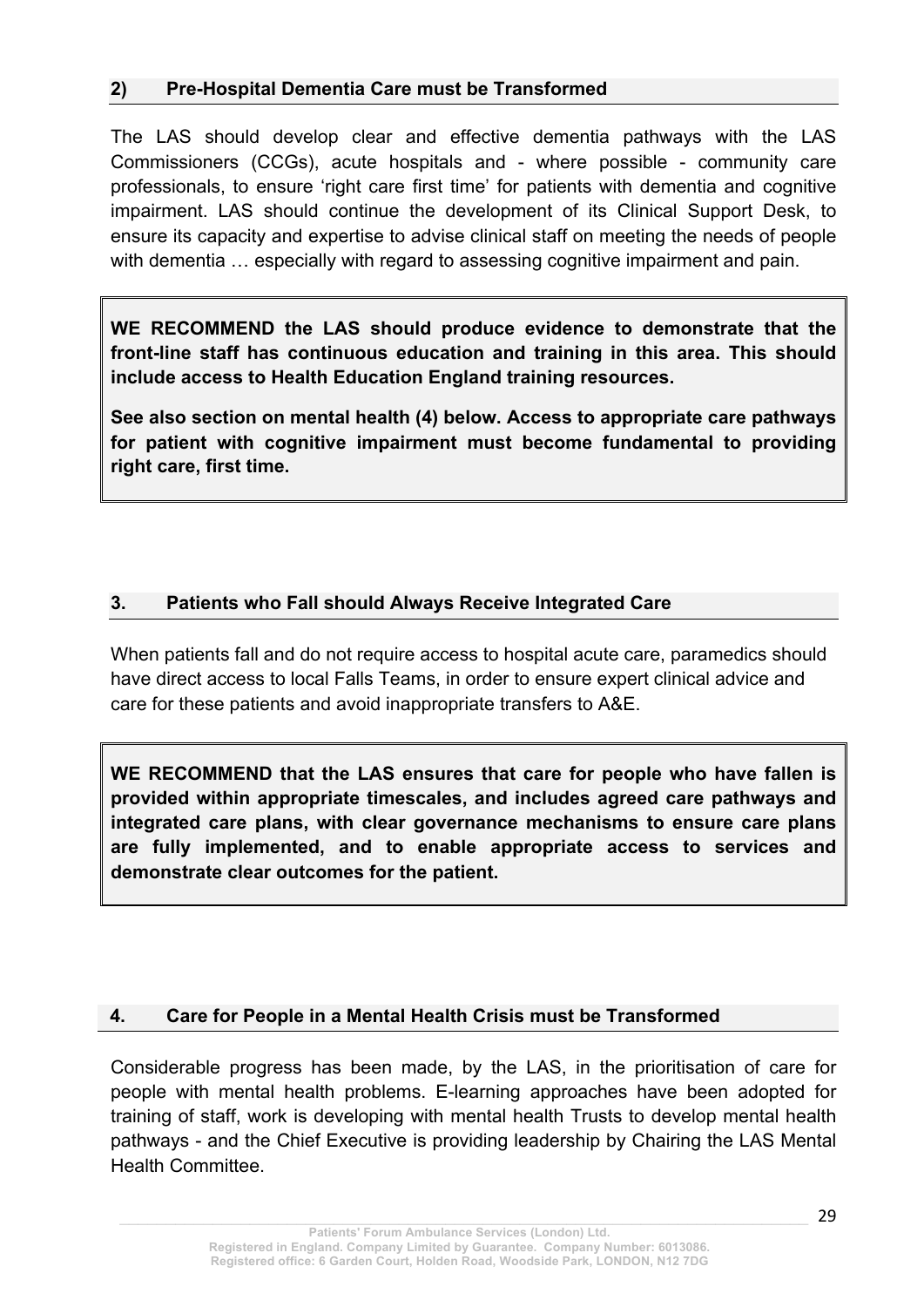**WE RECOMMEND that the LAS develop a 'specialist team' of paramedics and nurses who are expert in the care of patients with a mental health diagnosis. All paramedics and A&E support workers should be continuously and dynamically trained in the care of people with mental health problems, bearing in mind the special needs of people with learning difficulties and the need to focus on cultural, language and age-related issues. A significant proportion of this training should be live, rather than via e-learning, as interpersonal skills and attitudes appropriate to this group of patients, needs to be practiced, evaluated and demonstrated.**

#### **5. Excellent End of Life Care must Always be Provided**

The LAS should continue to develop its excellent work with Advance Care Plans (ACP), End of Life Care (EoLC) and CoOrdinate My Care (CmC). Protocols should be developed between the LAS and London's CCGs and GPs, to ensure that CoOrdinate My Care (CmC) is fully developed to meet the needs of people who have an Advance Care Plan.

**WE RECOMMEND that the LAS enables far greater numbers of people to access appropriate care through CoOrdinate My Care (CmC). The LAS should publish examples of good practice in 'end of life care' for front-line staff, together with evidence of outcomes showing the effectiveness of appropriate and compassionate care for these patients.**

### **6. Delays in Providing Urgent and Emergency Care are Not Acceptable**

Vulnerable patients who have requested emergency care, should never be left waiting hours for LAS care. Expecting vulnerable patients, who are in pain, who have fallen, or taken an overdose, to make repeated calls to the LAS to get help, suggests a significant breakdown in care provision. This particularly concerns patients categorised as needing care classified as C1 and C2. We understand the limitations caused by a shortage of staff and resources.

**WE RECOMMEND that urgent action is taken to promote recruitment to the LAS front-line from schools, Universities, job centres and religious/cultural centres.** 

**The work-force must be enlarged to ensure that the Category C targets which follow are always met:**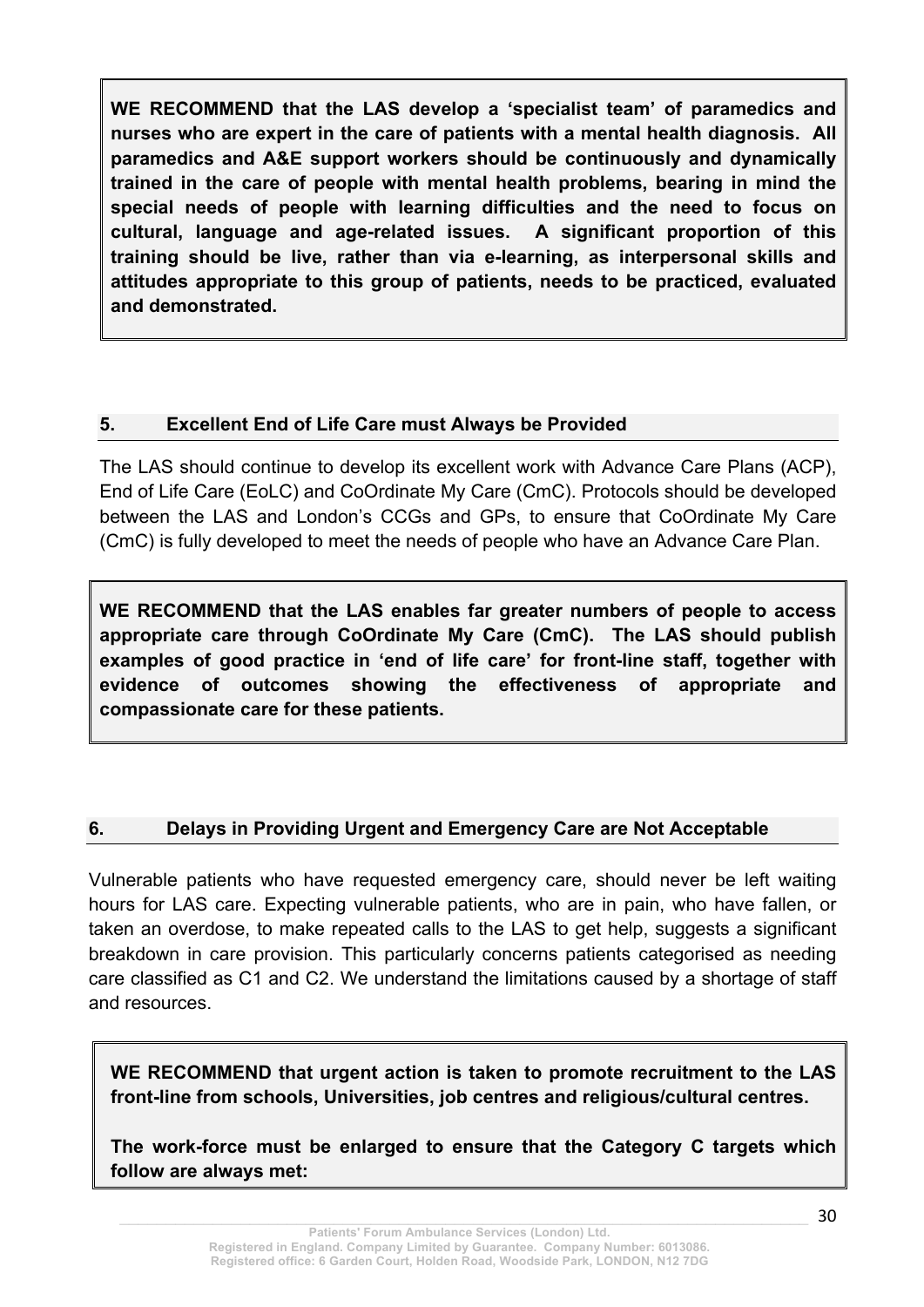Category C1 – 90% within 20 minutes, 99% in 45 minutes (from Clock Start) Category C2 – 90% within 30 minutes, 99% in 60 minutes (from Clock Start)

#### **Achievement of targets in 2013 was as follows:**

- Category C1 reached in 20 minutes 72.88% (target 90%)
- Category C2 reached in 30 minutes 66.88% (target 90%)

#### **7. Staff Shift Patterns should be Fully Evaluated**

There is considerable national and international research pointing to the deleterious effects of shift work, including shift work patterns on both short and long term physical and mental health. Some staff members are not suited to shift work and able to remain healthy as well, but are excellent front line clinicians.

**WE RECOMMEND that the impact of long shifts on front-line staff is fully evaluated by the LAS, especially in relation to the impact of 12 hour shifts, without adequate meal breaks and rest on: clinical care; the health of staff; training and complaints against staff, e.g. in relation to attitude and behaviour.** 

**Staff should be interviewed about the effects of shift work on their health and clinical practice during annual appraisals, and be involved in development of improved alternatives.** 

### **8. Appropriate Care Pathways should become Fully Operational**

It is critical for the LAS to work with partners across health and social care to integrate services so that patients get better, more appropriate care and experience better clinical outcomes. 'Right Care First Time' should become the norm.

**WE RECOMMEND that care pathways are developed by the LAS, in conjunction with CCGs, Acute Trusts and providers of community care, that are robust enough to give confidence to LAS crews and the public, that they are available when required, clinically appropriate, fully-funded, subject to regular clinical audit and tests of reliable and continuous access.**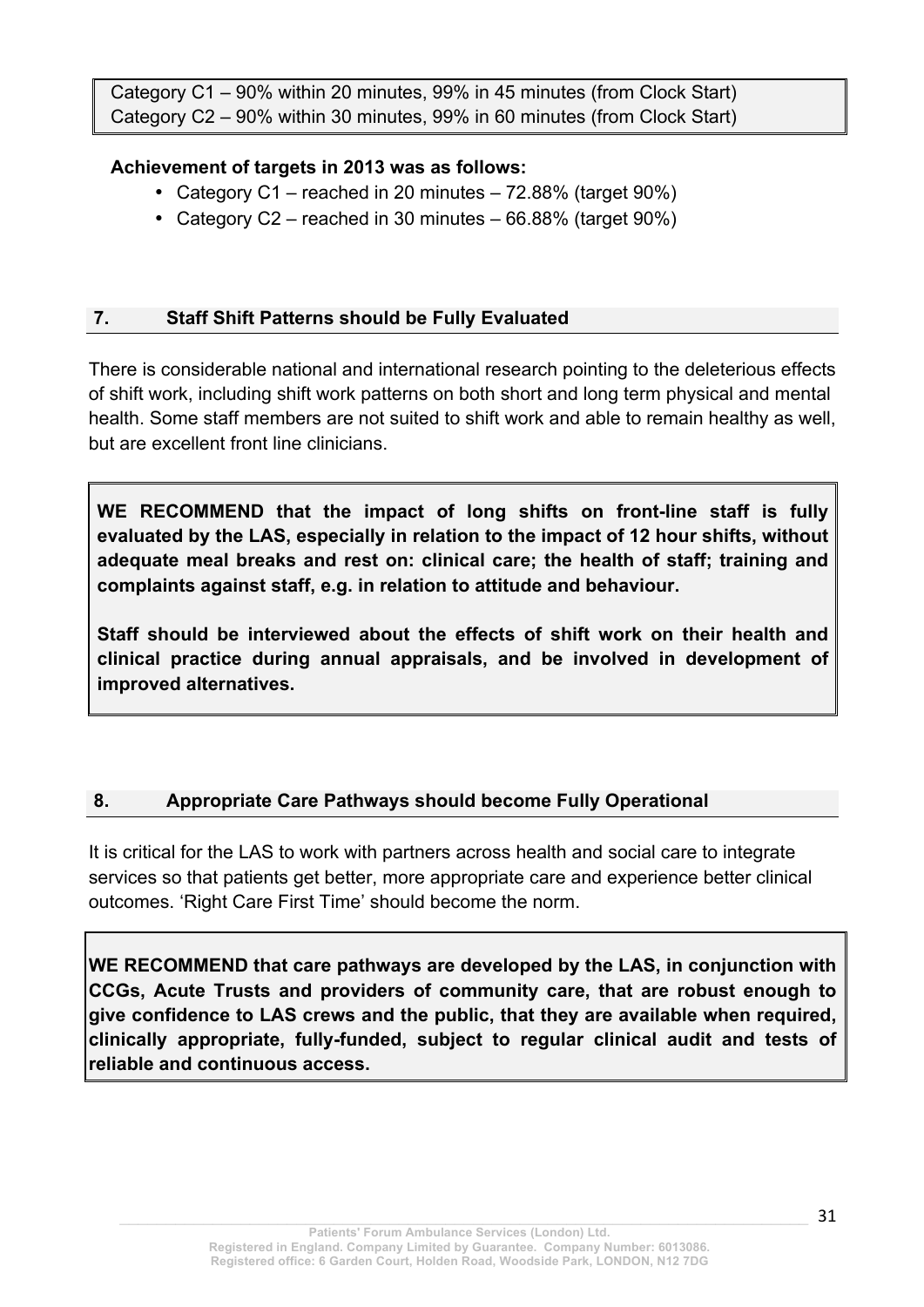#### **9. LAS should Actively Seek to be Influences by Patients and the Public in all that it does**

The LAS should secure public involvement in the planning, development and proposals for significant changes to the operation of the LAS.

#### **WE RECOMMEND:**

- **1. Engagement with FT members, the Patients' Forum, patient groups, the voluntary sector and Healthwatch, to ensure patient involvement in all aspects of the LAS' work.**
- **2. Holding wider public engagement around prioritisation and service re-design.**
- **3. Promoting the public education role of the LAS.**
- **4. Developing a wide range of methods to seek public views on LAS services, and providing feedback.**
- **5. Acknowledging the value that the LAS place on the knowledge, insight and understanding of the contribution of patients and carers.**
- **6. Trust Board members enhance their public accountability by meeting with, and listening more to the public, and acting on what they say.**

#### **10. Equality and Diversity**

Excellent work has so far been done in relation to LGBT colleagues and the employment of women. Reflecting on the LAS workforce, and comparing its diversity to the current diversity of London and its future growth, demonstrates a substantial need for development. We have argued this point for several years, but have seen little change in the diversity of the LAS workforce - and no change in the ethnic and cultural diversity of the LAS Board. We should not be satisfied to be told this matter will be dealt with in the post 2020 period, bearing in mind that the difficulties experienced by the LAS to recruit locally, despite the very fulfilling professional opportunities for front-line staff, and the need to recruit from Denmark and New Zealand.

**WE RECOMMEND that the LAS embed diversity into all aspects of public education, recruitment and training and ensure full inclusion and sensitivity toward patients and staff with protected characteristics. Changes must be made at all levels in the LAS, including the Board, to embed these duties.**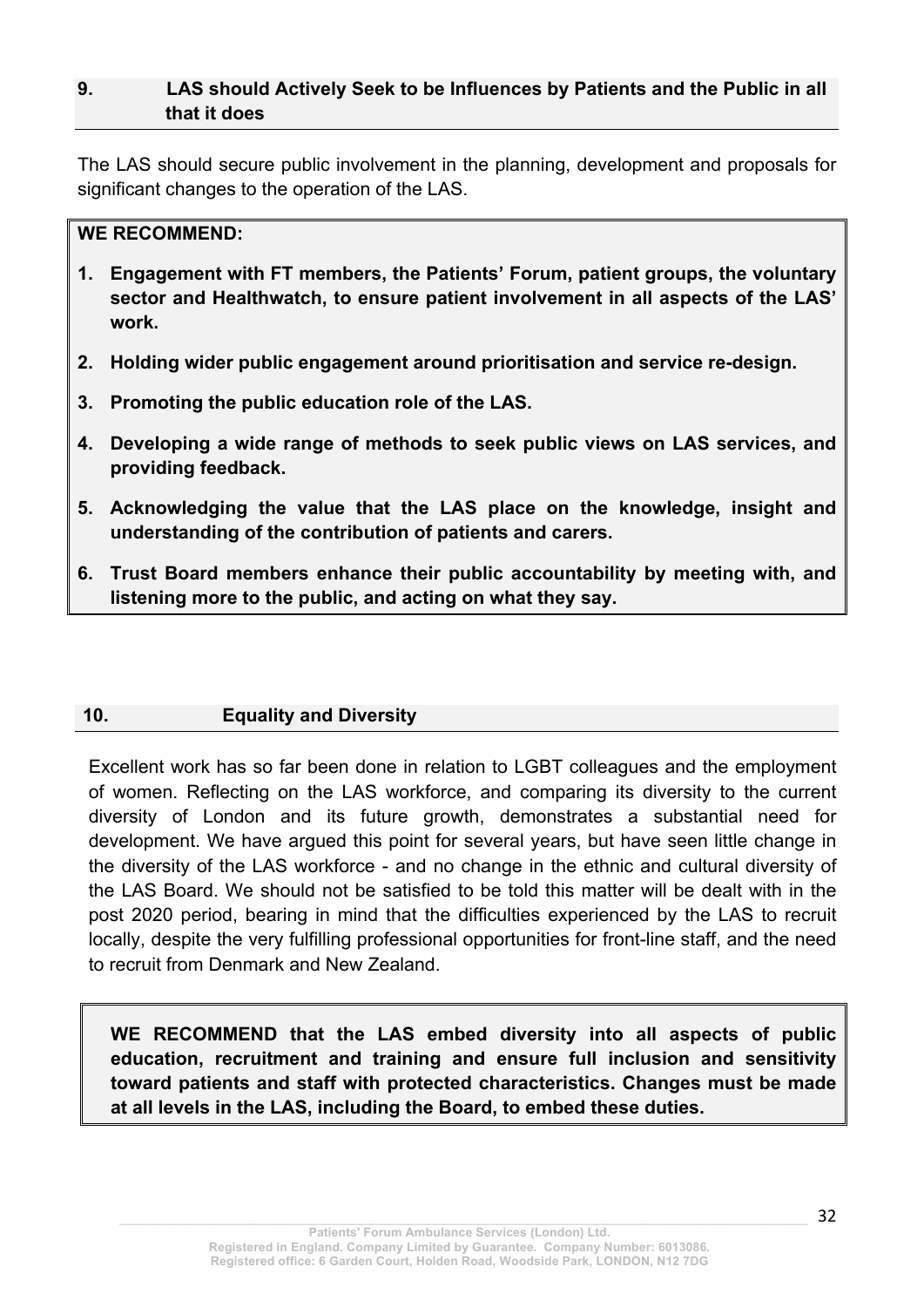The Forum's proposals to the LAS to enhance the care of patients with cognitive impairment:

- 1) Develop clear, effective joint dementia pathways between the LAS and local community nursing and social care professionals, to ensure immediate 'right care first time'.
- 2) Develop direct access to alternative care pathways leading to treatment at home, respite and - where necessary - admission to units that are 'dementia aware'.
- 3) Avoid hospital admissions if the Risk Assessment suggests that hospitalisation may worsen the patient's condition. This seems obvious, but A&E is often the default position.
- 4) Provide care for people with dementia in an environment they are familiar with, whenever possible to reduce stress and anxiety.
- 5) Further develop the LAS 'Clinical Support Desk' to ensure that it has expertise to advise clinical staff on meeting the needs of people with dementia, especially with regard to assessing cognitive impairment and pain.
- 6) Produce and disseminate 'clinical advice' to all front-line clinicians, that provides clinical and social information about the needs of people with dementia, including information on communication and an awareness of the medication that a patient with dementia might have been prescribed.
- 7) Develop more effective training and resources for LAS front-line clinicians, to enable them to carry out more comprehensive assessment, including pain management, at the patient's home.